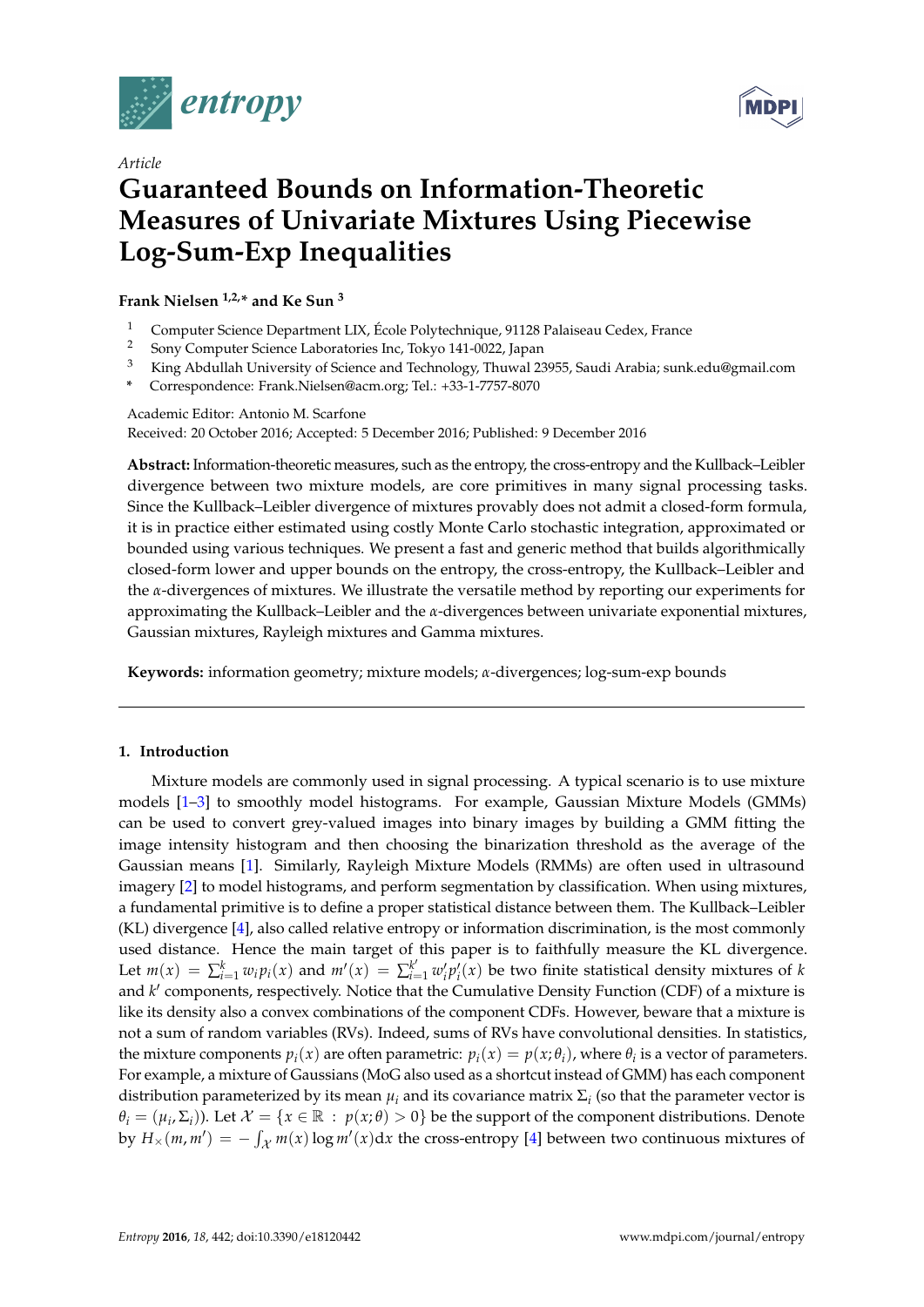densities *m* and *m'*, and denote by  $H(m) = H_\times(m, m) = \int_{\mathcal{X}} m(x) \log \frac{1}{m(x)} dx = -\int_{\mathcal{X}} m(x) \log m(x) dx$ the Shannon entropy [\[4\]](#page-22-3). Then the Kullback–Leibler divergence between *m* and *m'* is given by:

$$
KL(m : m') = H_{\times}(m, m') - H(m) = \int_{\mathcal{X}} m(x) \log \frac{m(x)}{m'(x)} dx \ge 0.
$$
 (1)

The notation ":" is used instead of the usual comma "," notation to emphasize that the distance is not a metric distance since neither is it symmetric  $(KL(m : m') \neq KL(m' : m))$ , nor does it satisfy the triangular inequality [\[4\]](#page-22-3) of metric distances  $(KL(m : m') + KL(m' : m'') \not\geq KL(m : m''))$ . When the natural base of the logarithm is chosen, we get a differential entropy measure expressed in nat units. Alternatively, we can also use the base-2 logarithm ( $\log_2 x = \frac{\log x}{\log 2}$ ) and get the entropy expressed in bit units. Although the KL divergence is available in closed-form for many distributions (in particular as equivalent Bregman divergences for exponential families [\[5\]](#page-22-4), see Appendix [C\)](#page-21-0), it was proven that the Kullback–Leibler divergence between two (univariate) GMMs is not analytic [\[6\]](#page-23-0) (see also the particular case of a GMM of two components with the same variance that was analyzed in [\[7\]](#page-23-1)). See Appendix [A](#page-20-0) for an analysis. Note that the differential entropy may be negative. For example, the differential entropy of a univariate Gaussian distribution is log(*σ* √ 2*πe*), and is therefore negative when the standard variance  $\sigma < \frac{1}{\sqrt{2}}$  $\frac{1}{2\pi e} \approx 0.242$ . We consider continuous distributions with entropies well-defined (entropy may be undefined for singular distributions like Cantor's distribution [\[8\]](#page-23-2)).

# *1.1. Prior Work*

Many approximation techniques have been designed to beat the computationally intensive Monte Carlo (MC) stochastic estimation:  $\widehat{KL}_s(m : m') = \frac{1}{s} \sum_{i=1}^s \log \frac{m(x_i)}{m'(x_i)}$  $\frac{m(x_i)}{m'(x_i)}$  with  $x_1, \ldots, x_s \sim m(x)$ (*s* independently and identically distributed (i.i.d.) samples  $x_1, \ldots, x_s$ ). The MC estimator is asymptotically consistent,  $\lim_{s\to\infty} KL_s(m : m') = KL(m : m')$ , so that the "true value" of the KL of mixtures is estimated in practice by taking a very large sample (say,  $s = 10^9$ ). However, we point out that the MC estimator gives as output a stochastic *approximation*, and therefore does not guarantee deterministic bounds (confidence intervals may be used). Deterministic lower and upper bounds of the integral can be obtained by various numerical integration techniques using quadrature rules. We refer to [\[9](#page-23-3)[–12\]](#page-23-4) for the current state-of-the-art approximation techniques and bounds on the KL of GMMs. The latest work for computing the entropy of GMMs is [\[13\]](#page-23-5). It considers arbitrary finely tuned bounds of the entropy of isotropic Gaussian mixtures (a case encountered when dealing with KDEs, kernel density estimators). However, there is a catch in the technique of [\[13\]](#page-23-5): It relies on solving the unique roots of some log-sum-exp equations (See Theorem 1 of [\[13\]](#page-23-5), p. 3342) that do not admit a closed-form solution. Thus it is a hybrid method that contrasts with our combinatorial approach. Bounds of the KL divergence between mixture models can be generalized to bounds of the likelihood function of mixture models [\[14\]](#page-23-6), because log-likelihood is just the KL between the empirical distribution and the mixture model up to a constant shift.

In information geometry [\[15\]](#page-23-7), a mixture family of linearly independent probability distributions  $p_1(x)$ , ...,  $p_k(x)$  is defined by the convex combination of those non-parametric component distributions:  $m(x; \eta) = \sum_{i=1}^{k} \eta_i p_i(x)$  with  $\eta_i > 0$  and  $\sum_{i=1}^{k} \eta_i = 1$ . A mixture family induces a dually flat space where the Kullback–Leibler divergence is equivalent to a Bregman divergence [\[5](#page-22-4)[,15\]](#page-23-7) defined on the *η*-parameters. However, in that case, the Bregman convex generator  $F(\eta) = \int m(x; \eta) \log m(x; \eta) \text{d}x$ (the Shannon information) is not available in closed-form. Except for the family of multinomial distributions that is both a mixture family (with closed-form  $KL(m : m') = \sum_{i=1}^{k} m_i \log \frac{m_i}{m'_i}$ , the discrete KL [\[4\]](#page-22-3)) and an exponential family [\[15\]](#page-23-7).

#### *1.2. Contributions*

In this work, we present a simple and efficient method that builds algorithmically a closed-form formula that guarantees both deterministic lower and upper bounds on the KL divergence within an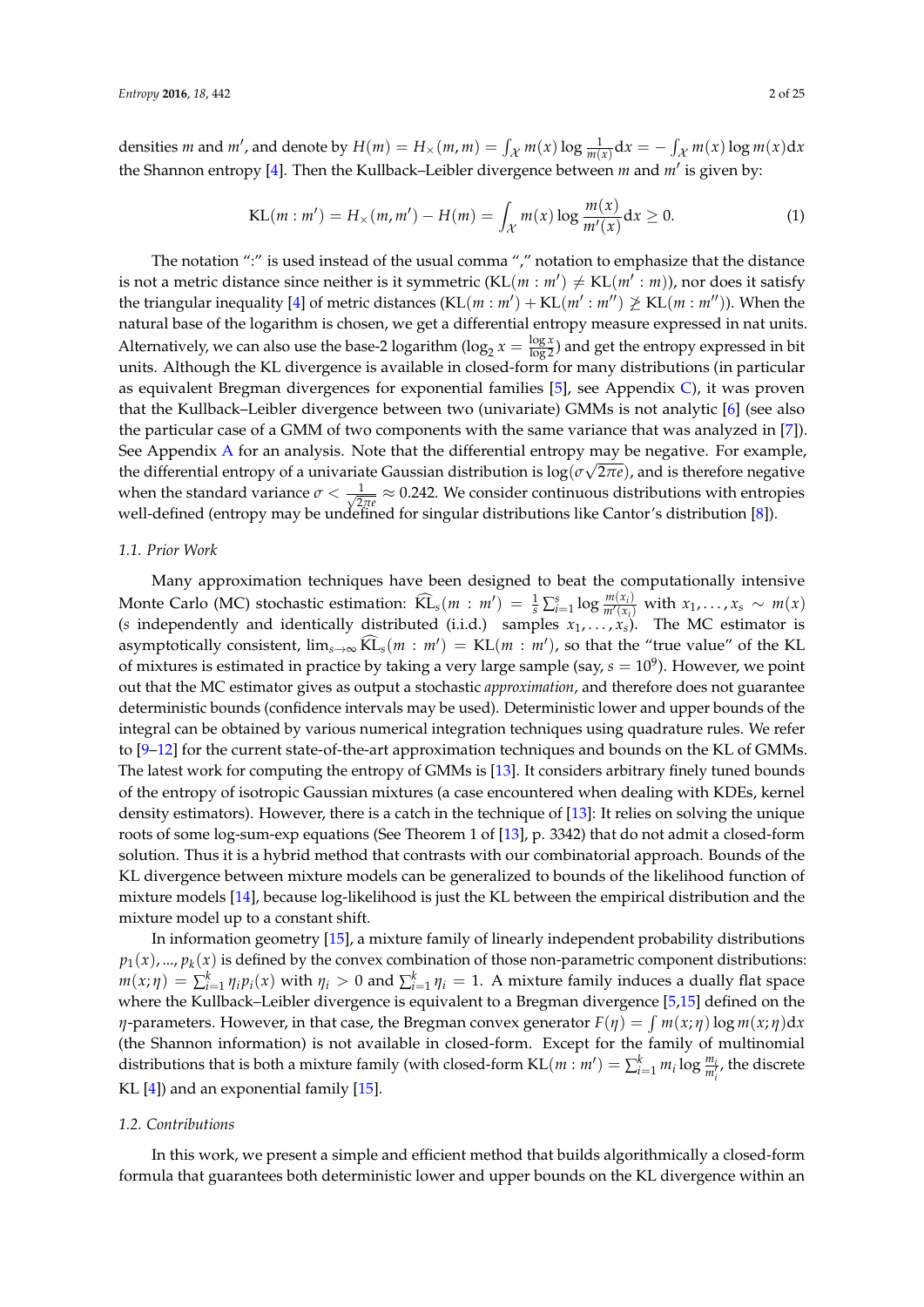additive factor of  $\log k + \log k'$ . We then further refine our technique to get improved adaptive bounds. For univariate GMMs, we get the non-adaptive bounds in  $O(k\log k + k'\log k')$  time, and the adaptive bounds in  $O(k^2 + k'^2)$  time. To illustrate our generic technique, we demonstrate it based on Exponential Mixture Models (EMMs), Gamma mixtures, RMMs and GMMs. We extend our preliminary results on KL divergence [\[16\]](#page-23-8) to other information theoretical measures such as the differential entropy and *α*-divergences.

#### *1.3. Paper Outline*

The paper is organized as follows. Section [2](#page-2-0) describes the algorithmic construction of the formula using piecewise log-sum-exp inequalities for the cross-entropy and the Kullback–Leibler divergence. Section [3](#page-8-0) instantiates this algorithmic principle to the entropy and discusses related works. Section [4](#page-10-0) extends the proposed bounds to the family of alpha divergences. Section [5](#page-13-0) discusses an extension of the lower bound to *f*-divergences. Section [6](#page-14-0) reports our experimental results on several mixture families. Finally, Section [7](#page-19-0) concludes this work by discussing extensions to other statistical distances. Appendix [A](#page-20-0) proves that the Kullback–Leibler divergence of mixture models is not analytic [\[6\]](#page-23-0). Appendix [B](#page-21-1) reports the closed-form formula for the KL divergence between scaled and truncated distributions of the same exponential family [\[17\]](#page-23-9) (that include Rayleigh, Gaussian and Gamma distributions among others). Appendix  $C$  shows that the KL divergence between two mixtures can be approximated by a Bregman divergence.

#### <span id="page-2-0"></span>**2. A Generic Combinatorial Bounding Algorithm Based on Density Envelopes**

Let us bound the cross-entropy  $H_{\times}(m : m')$  by deterministic lower and upper bounds,  $L_\times(m:m')\leq H_\times(m:m')\leq U_\times(m:m'),$  so that the bounds on the Kullback–Leibler divergence  $KL(m : m') = H_\times(m : m') - H_\times(m : m)$  follows as:

$$
L_{\times}(m:m') - U_{\times}(m:m) \leq KL(m:m') \leq U_{\times}(m:m') - L_{\times}(m:m).
$$
 (2)

Since the cross-entropy of two mixtures  $\sum_{i=1}^{k} w_i p_i(x)$  and  $\sum_{j=1}^{k'} w'_j p'_j(x)$ :

<span id="page-2-1"></span>
$$
H_{\times}(m:m') = -\int_{\mathcal{X}} \left( \sum_{i=1}^{k} w_i p_i(x) \right) \log \left( \sum_{j=1}^{k'} w'_j p'_j(x) \right) dx \tag{3}
$$

has a log-sum term of positive arguments, we shall use bounds on the log-sum-exp (lse) function [\[18,](#page-23-10)[19\]](#page-23-11):

$$
\operatorname{lse}\left(\left\{x_i\right\}_{i=1}^l\right) = \log\left(\sum_{i=1}^l e^{x_i}\right).
$$

We have the following basic inequalities:

$$
\max\{x_i\}_{i=1}^l < \text{lse}\left(\{x_i\}_{i=1}^l\right) \le \log l + \max\{x_i\}_{i=1}^l. \tag{4}
$$

The left-hand-side (LHS) strict inequality holds because  $\sum_{i=1}^l e^{x_i} > \max\{e^{x_i}\}_{i=1}^l = \exp\left(\max\{x_i\}_{i=1}^l\right)$ since  $e^x$  > 0,  $\forall x \in \mathbb{R}$ . The right-hand-side (RHS) inequality follows from the fact that  $\sum_{i=1}^l e^{x_i} \leq l \max\{e^{x_i}\}_{i=1}^l = l \exp(\max\{x_i\}_{i=1}^l)$ , and equality holds if and only if  $x_1 = \cdots = x_l$ . The lse function is convex but not strictly convex, see exercise 7.9 [\[20\]](#page-23-12). It is known [\[21\]](#page-23-13) that the conjugate of the lse function is the negative entropy restricted to the probability simplex. The lse function enjoys the following translation identity property: lse  $\left(\{x_i\}_{i=1}^l\right)=c+\text{lse}\left(\{x_i-c\}_{i=1}^l\right)$ ,  $\forall c\in\mathbb{R}.$  Similarly, we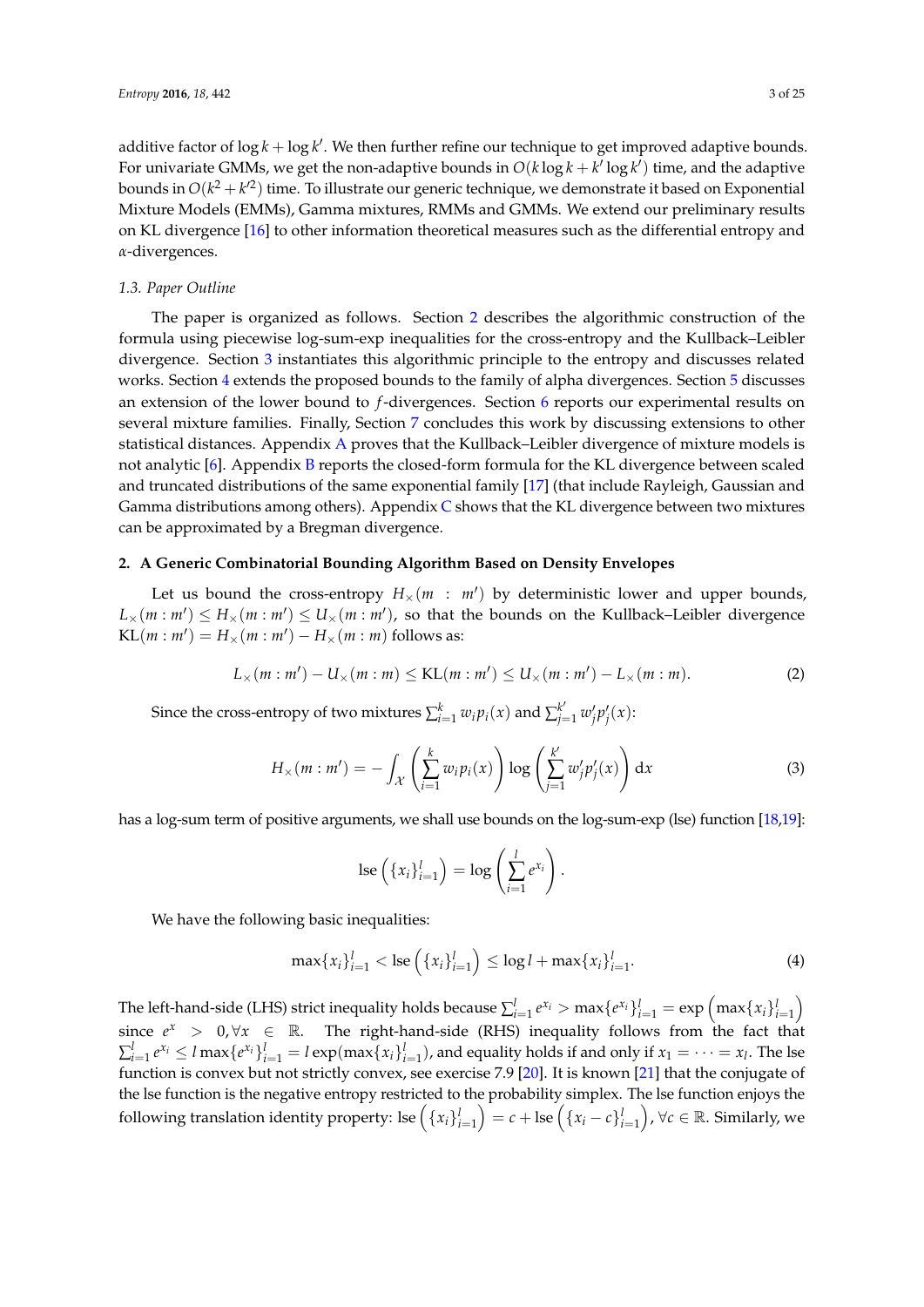can also lower bound the lse function by  $\log l + \min\{x_i\}_{i=1}^l$ . We write equivalently that for *l* positive numbers *x*1, . . . , *x<sup>l</sup>* ,

<span id="page-3-0"></span>
$$
\max\left\{\log\max\{x_i\}_{i=1}^l,\log l+\log\min\{x_i\}_{i=1}^l\right\}\leq \log\sum_{i=1}^l x_i\leq \log l+\log\max\{x_i\}_{i=1}^l.\tag{5}
$$

In practice, we seek matching lower and upper bounds that minimize the bound gap. The gap of that ham-sandwich inequality in Equation [\(5\)](#page-3-0) is  $\min\{\log \frac{\max_i x_i}{\min_i x_i}, \log l\}$ , which is upper bounded by log *l*.

A mixture model  $\sum_{j=1}^{k'} w'_j p'_j(x)$  must satisfy

<span id="page-3-2"></span><span id="page-3-1"></span>
$$
\max \left\{ \max \{ \log w'_j p'_j(x) \}_{j=1}^{k'} , \log k' + \min \{ \log w'_j p'_j(x) \}_{j=1}^{k'} \right\} \n\leq \log \left( \sum_{j=1}^{k'} w'_j p'_j(x) \right) \leq \log k' + \max \{ \log w'_j p'_j(x) \}_{j=1}^{k'} \n\tag{6}
$$

point-wisely for any  $x \in \mathcal{X}$ . Therefore we shall bound the integral term  $\int_{\mathcal{X}} m(x) \log \left( \sum_{j=1}^{k'} w_j' p_j'(x) \right) dx$ in Equation [\(3\)](#page-2-1) using piecewise lse inequalities where the min and max are kept unchanged. We get

$$
L_{\times}(m:m') = -\int_{\mathcal{X}} m(x) \max \{ \log w'_j p'_j(x) \}_{j=1}^{k'} dx - \log k', \tag{7}
$$

$$
U_{\times}(m:m') = -\int_{\mathcal{X}} m(x) \max \left\{ \min \{ \log w'_j p'_j(x) \}_{j=1}^{k'} + \log k', \, \max \{ \log w'_j p'_j(x) \}_{j=1}^{k'} \right\} dx. \tag{8}
$$

In order to calculate  $L_{\times}(m : m')$  and  $U_{\times}(m : m')$  efficiently using closed-form formula, let us compute the upper and lower envelopes of the *k*' real-valued functions  $\{w'_j p'_j(x)\}_{j=1}^k$  defined on the support X, that is,  $\mathcal{E}_U(x) = \max\{w'_j p'_j(x)\}_{j=1}^k$  and  $\mathcal{E}_L(x) = \min\{w'_j p'_j(x)\}_{j=1}^k$ . These envelopes can be computed exactly using techniques of computational geometry  $\left[22,23\right]$  $\left[22,23\right]$  $\left[22,23\right]$  provided that we can calculate the roots of the equation  $w_r' p_r'(x) = w_s' p_s'(x)$ , where  $w_r' p_r'(x)$  and  $w_s' p_s'(x)$  are a pair of weighted components. (Although this amounts to solve quadratic equations for Gaussian or Rayleigh distributions, the roots may not always be available in closed form, e.g. in the case of Weibull distributions.)

Let the envelopes be combinatorially described by  $\ell$  elementary interval pieces in the form  $I_r = (a_r, a_{r+1})$  partitioning the support  $\mathcal{X} = \biguplus_{r=1}^{\ell} I_r$  (with  $a_1 = \min \mathcal{X}$  and  $a_{\ell+1} = \max \mathcal{X}$ ). Observe that on each interval  $I_r$ , the maximum of the functions  $\{w'_j p'_j(x)\}_{j=1}^{k'}$  is given by  $w'_{\delta(r)} p'_{\delta(r)}(x)$ , where  $\delta(r)$  indicates the weighted component dominating all the others, i.e., the arg max of  $\{w'_j p'_j(x)\}_{j=1}^{k'}$  for any  $x \in I_r$ , and the minimum of  $\{w'_j p'_j(x)\}_{j=1}^k$  is given by  $w'_{\epsilon(r)} p'_{\epsilon(r)}(x)$ .

To fix ideas, when mixture components are univariate Gaussians, the upper envelope  $\mathcal{E}_{U}(x)$ amounts to find equivalently the lower envelope of k' parabolas (see Figure [1\)](#page-4-0) which has linear complexity, and can be computed in  $O(k' \log k')$ -time [\[24\]](#page-23-16), or in output-sensitive time  $O(k' \log \ell)$  [\[25\]](#page-23-17), where  $\ell$  denotes the number of parabola segments in the envelope. When the Gaussian mixture components have all the same weight and variance (e.g., kernel density estimators), the upper envelope amounts to find a lower envelope of cones: min<sub>j</sub> |*x* − *µ'*<sub>j</sub>| (a Voronoi diagram in arbitrary dimension).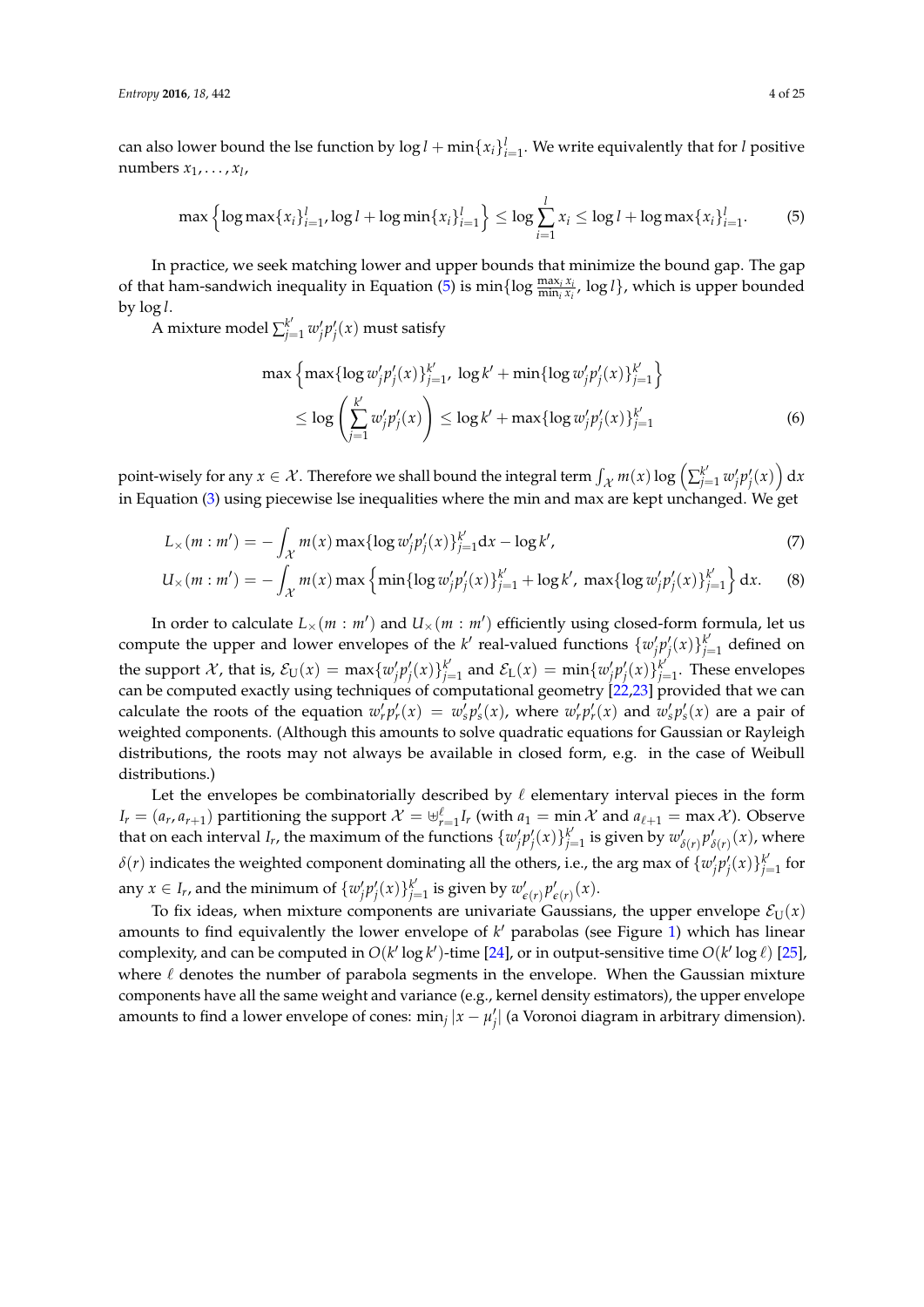<span id="page-4-0"></span>

**Figure 1.** Lower envelope of parabolas corresponding to the upper envelope of weighted components of a Gaussian mixture with  $k' = 3$  components.

To proceed once the envelopes have been built, we need to calculate two types of definite integrals on those elementary intervals: (i) the probability mass in an interval  $\int_a^b p(x) dx = \Phi(b) - \Phi(a)$  where  $\Phi$ denotes the Cumulative Distribution Function (CDF); and (ii) the partial cross-entropy  $-\int_a^b p(x) \log p'(x) dx$  [\[26\]](#page-23-18). Thus let us define these two quantities:

$$
C_{i,j}(a,b) = -\int_a^b w_i p_i(x) \log(w'_j p'_j(x)) dx,
$$
\n(9)

$$
M_i(a,b) = -\int_a^b w_i p_i(x) \mathrm{d}x. \tag{10}
$$

By Equations [\(7\)](#page-3-1) and [\(8\)](#page-3-2), we get the bounds of  $H_\times(m:m')$  as

$$
L_{\times}(m : m') = \sum_{r=1}^{\ell} \sum_{s=1}^{k} C_{s,\delta(r)}(a_r, a_{r+1}) - \log k',
$$
  
\n
$$
U_{\times}(m : m') = \sum_{r=1}^{\ell} \sum_{s=1}^{k} \min \left\{ C_{s,\delta(r)}(a_r, a_{r+1}), C_{s,\epsilon(r)}(a_r, a_{r+1}) - M_s(a_r, a_{r+1}) \log k' \right\}.
$$
 (11)

The size of the lower/upper bound formula depends on the envelope complexity  $\ell$ , the number *k* of mixture components, and the closed-form expressions of the integral terms  $C_{i,j}(a, b)$  and  $M_i(a, b)$ . In general, when a pair of weighted component densities intersect in at most *p* points, the envelope complexity is related to the Davenport–Schinzel sequences [\[27\]](#page-23-19). It is quasi-linear for bounded  $p = O(1)$ , see [\[27\]](#page-23-19).

Note that in symbolic computing, the Risch semi-algorithm [\[28\]](#page-23-20) solves the problem of computing indefinite integration in terms of elementary functions provided that there exists an oracle (hence the term "semi-algorithm") for checking whether an expression is equivalent to zero or not (however it is unknown whether there exists an algorithm implementing the oracle or not).

We presented the technique by bounding the cross-entropy (and entropy) to deliver lower/upper bounds on the KL divergence. When only the KL divergence needs to be bounded, we rather consider the ratio term  $\frac{m(x)}{m'(x)}$ . This requires to partition the support X into elementary intervals by overlaying the critical points of both the lower and upper envelopes of  $m(x)$  and  $m'(x)$ , which can be done in linear time. In a given elementary interval, since  $\max\{k \min_i \{w_i p_i(x)\}\$ ,  $\max_i \{w_i p_i(x)\}\} \leq m(x) \leq k \max_i \{w_i p_i(x)\}\$ we then consider the inequalities:

$$
\frac{\max\{k\min_i\{w_i p_i(x)\}\text{, } \max_i\{w_i p_i(x)\}\}}{k'\max_i\{w'_j p'_j(x)\}} \le \frac{m(x)}{m'(x)} \le \frac{k\max_i\{w_i p_i(x)\}}{\max\{k'\min_i\{w'_j p'_j(x)\}\text{, } \max_i\{w'_j p'_j(x)\}\}}.\tag{12}
$$

We now need to compute definite integrals of the form  $\int_a^b w_1 p(x; \theta_1) \log \frac{w_2 p(x; \theta_2)}{w_3 p(x; \theta_3)} dx$  (see Appendix [B](#page-21-1) for explicit formulas when considering scaled and truncated exponential families [\[17\]](#page-23-9)). (Thus for exponential families, the ratio of densities removes the auxiliary carrier measure term.)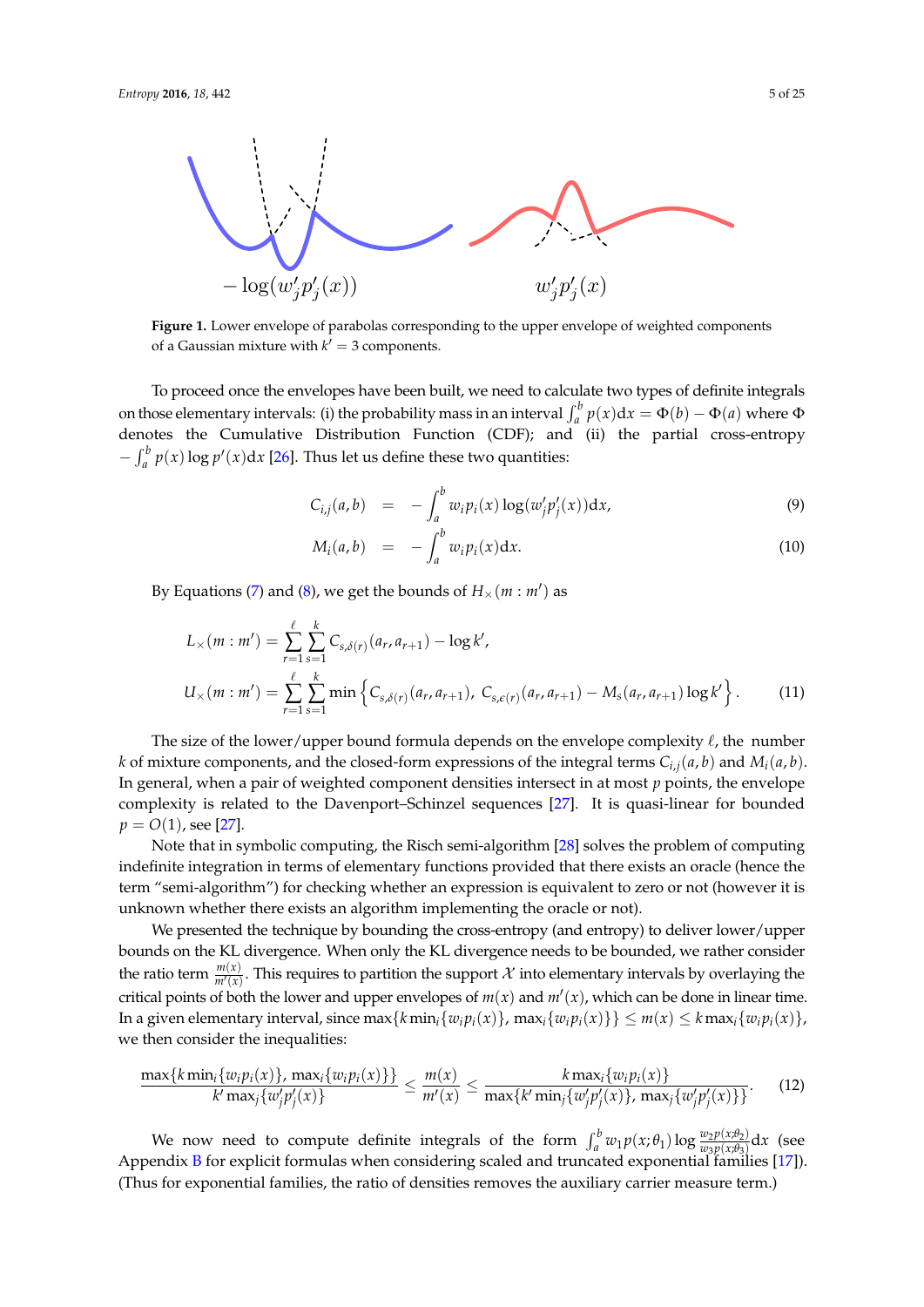We call these bounds CELB and CEUB for Combinatorial Envelope Lower and Upper Bounds, respectively.

#### <span id="page-5-1"></span>*2.1. Tighter Adaptive Bounds*

We shall now consider shape-dependent bounds improving over the additive  $\log k + \log k'$ non-adaptive bounds. This is made possible by a decomposition of the lse function explained as follows. Let  $t_i(x_1,\ldots,x_k) = \log\left(\sum_{j=1}^k e^{x_j-x_i}\right)$ . By translation identity of the lse function,

<span id="page-5-0"></span>
$$
lse(x_1,\ldots,x_k)=x_i+t_i(x_1,\ldots,x_k)
$$
\n(13)

for all  $i \in [k]$ . Since  $e^{x_j - x_i} = 1$  if  $j = i$ , and  $e^{x_j - x_i} > 0$ , we have necessarily  $t_i(x_1, ..., x_k) > 0$  for any  $i \in [k]$ . Since Equation [\(13\)](#page-5-0) is an identity for all  $i \in [k]$ , we minimize the residual  $t_i(x_1, \ldots, x_k)$  by maximizing  $x_i$ . Denoting by  $x_{(1)}, \ldots, x_{(k)}$  the sequence of numbers sorted in non-decreasing order, the decomposition

<span id="page-5-2"></span>
$$
lse(x_1,...,x_k) = x_{(k)} + t_{(k)}(x_1,...,x_k)
$$
\n(14)

yields the smallest residual. Since *x*<sub>(*j*)</sub> − *x*<sub>(*k*)</sub> ≤ 0 for all *j* ∈ [*k*], we have

$$
t_{(k)}(x_1,...,x_k) = \log \left(1 + \sum_{j=1}^{k-1} e^{x_{(j)}-x_{(k)}}\right) \le \log k.
$$

This shows the bounds introduced earlier can indeed be improved by a more accurate computation of the residual term  $t_{(k)}$   $(x_1, \ldots, x_k)$ .

When considering 1D GMMs, let us now bound  $t_{(k)}(x_1,\ldots,x_k)$  in a combinatorial range  $I_r = (a_r, a_{r+1})$ . Let  $\delta = \delta(r)$  denote the index of the dominating weighted component in this range. Then,

$$
\forall x \in I_r, \forall i, \quad \exp\left(-\log \sigma_i - \frac{(x-\mu_i)^2}{2\sigma_i^2} + \log w_i\right) \leq \exp\left(-\log \sigma_\delta - \frac{(x-\mu_\delta)^2}{2\sigma_\delta^2} + \log w_\delta\right).
$$

Thus we have:

$$
\log m(x) = \log \frac{w_{\delta}}{\sigma_{\delta}\sqrt{2\pi}} - \frac{(x - \mu_{\delta})^2}{2\sigma_{\delta}^2} + \log \left(1 + \sum_{i \neq \delta} \exp \left(-\frac{(x - \mu_{i})^2}{2\sigma_{i}^2} + \log \frac{w_{i}}{\sigma_{i}} + \frac{(x - \mu_{\delta})^2}{2\sigma_{\delta}^2} - \log \frac{w_{\delta}}{\sigma_{\delta}}\right)\right).
$$

Now consider the ratio term:

$$
\rho_{i,\delta}(x) = \exp\left(-\frac{(x-\mu_i)^2}{2\sigma_i^2} + \log \frac{w_i\sigma_{\delta}}{w_{\delta}\sigma_i} + \frac{(x-\mu_{\delta})^2}{2\sigma_{\delta}^2}\right).
$$

It is maximized in  $I_r = (a_r, a_{r+1})$  by maximizing equivalently the following quadratic equation:

$$
l_{i,\delta}(x) = -\frac{(x-\mu_i)^2}{2\sigma_i^2} + \log \frac{w_i \sigma_{\delta}}{w_{\delta} \sigma_i} + \frac{(x-\mu_{\delta})^2}{2\sigma_{\delta}^2}.
$$

Setting the derivative to zero ( $l'_{i,\delta}(x) = 0$ ), we get the root (when  $\sigma_i \neq \sigma_\delta$ )

$$
x_{i,\delta} = \left(\frac{\mu_{\delta}}{\sigma_{\delta}^2} - \frac{\mu_i}{\sigma_i^2}\right) / \left(\frac{1}{\sigma_{\delta}^2} - \frac{1}{\sigma_i^2}\right).
$$

If  $x_{i,\delta} \in I_r$ , the ratio  $\rho_{i,\delta}(x)$  can be bounded in the slab  $I_r$  by considering the extreme values of the three element set  $\{\rho_{i,\delta}(a_r), \rho_{i,\delta}(x_{i,\delta}), \rho_{i,\delta}(a_{r+1})\}$ . Otherwise  $\rho_{i,\delta}(x)$  is monotonic in  $I_r$ , its bounds in  $I_r$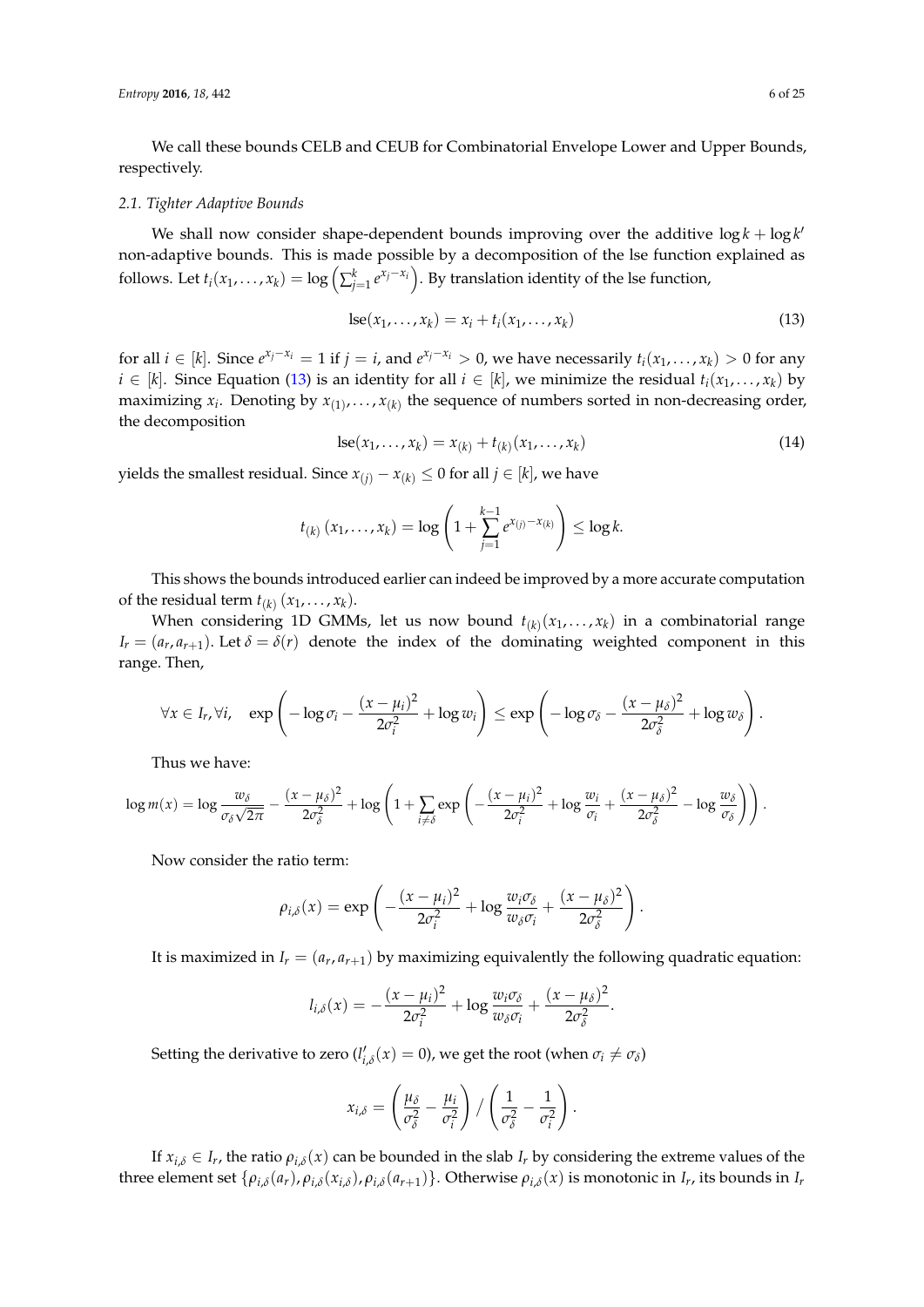are given by  $\{\rho_{i,\delta}(a_r), \rho_{i,\delta}(a_{r+1})\}$ . In any case, let  $\rho_{i,\delta}^{\min}(r)$  and  $\rho_{i,\delta}^{\max}(r)$  represent the resulting lower and upper bounds of  $\rho_{i,\delta}(x)$  in  $I_r$ . Then  $t_{\delta}$  is bounded in the range  $I_r$  by:

$$
0 < \log \left( 1 + \sum_{i \neq \delta} \rho_{i,\delta}^{\min}(r) \right) \leq t_{\delta} \leq \log \left( 1 + \sum_{i \neq \delta} \rho_{i,\delta}^{\max}(r) \right) \leq \log k.
$$

In practice, we always get better bounds using the shape-dependent technique at the expense of computing overall  $O(k^2)$  intersection points of the pairwise densities. We call those bounds CEALB and CEAUB for Combinatorial Envelope Adaptive Lower Bound and Combinatorial Envelope Adaptive Upper Bound.

Let us illustrate one scenario where this adaptive technique yields very good approximations. Consider a GMM with all variance  $\sigma^2$  tending to zero (a mixture of *k* Diracs). Then in a combinatorial slab *I<sub>r</sub>*, we have  $\rho_{i,\delta}^{\max}(r) \to 0$  for all  $i \neq \delta$ , and therefore we get tight bounds.

As a related technique, we could also upper bound  $\int_{a_r}^{a_{r+1}} \log m(x) dx$  by  $(a_{r+1} - a_r) \log m(a_r, a_{r+1})$ where  $m(x, x')$  denotes the maximal value of the mixture density in the range  $(x, x')$ . This maximal value is either found at the slab extremities, or is a mode of the GMM. It then requires to find the modes of a GMM [\[29](#page-23-21)[,30\]](#page-24-0), for which no analytical solution is known in general.

# *2.2. Another Derivation Using the Arithmetic-Geometric Mean Inequality*

Let us start by considering the inequality of arithmetic and geometric weighted means (AGI, Arithmetic-Geometric Inequality) applied to the mixture component distributions:

$$
m(x) = \sum_{i=1}^{k} w_i p(x; \theta_i) \ge \prod_{i=1}^{k} p(x; \theta_i)^{w_i}
$$

with equality holds iff.  $\theta_1 = \ldots = \theta_k$ .

To get a tractable formula with a positive remainder of the log-sum term  $\log m(x)$ , we need to have the log argument greater or equal to 1, and thus we shall write the positive remainder:

$$
R(x) = \log \left( \frac{m(x)}{\prod_{i=1}^k p(x; \theta_i)^{w_i}} \right) \geq 0.
$$

Therefore, we can decompose the log-sum into a tractable part and a remainder as:

<span id="page-6-0"></span>
$$
\log m(x) = \sum_{i=1}^{k} w_i \log p(x; \theta_i) + \log \left( \frac{m(x)}{\prod_{i=1}^{k} p(x; \theta_i)^{w_i}} \right).
$$
 (15)

For exponential families, the first term can be integrated accurately. For the second term, we notice that  $\prod_{i=1}^{k} p(x; \theta_i)^{w_i}$  is a distribution in the same exponential family. We denote  $p(x; \theta_0) = \prod_{i=1}^k p(x; \theta_i)^{w_i}$ . Then

$$
R(x) = \log \left( \sum_{i=1}^{k} w_i \frac{p(x; \theta_i)}{p(x; \theta_0)} \right)
$$

As the ratio  $p(x; \theta_i)/p(x; \theta_0)$  can be bounded above and below using techniques in Section [2.1,](#page-5-1)  $R(x)$  can be correspondingly bounded. Notice the similarity between Equations [\(14\)](#page-5-2) and [\(15\)](#page-6-0). The key difference with the adaptive bounds is that, here we choose  $p(x; \theta_0)$  instead of the dominating component in  $m(x)$  as the "reference distribution" in the decomposition. This subtle difference is not presented in detail in our experimental studies but discussed here for completeness. Essentially, the gap of the bounds is up to the difference between the geometric average and the arithmetic average. In the extreme case that all mixture components are identical, this gap will reach zero. Therefore we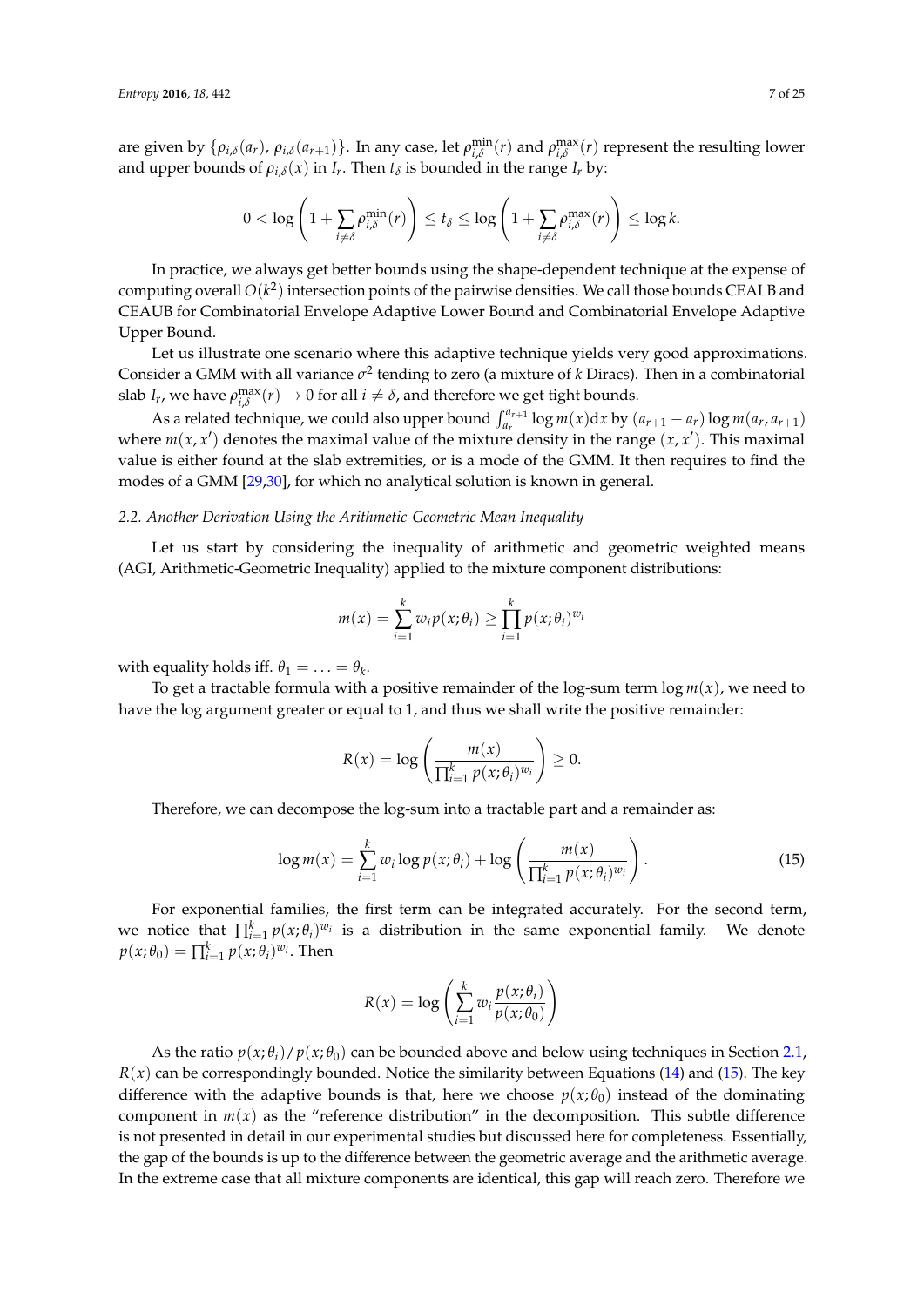expect good quality bounds with a small gap when the mixture components are similar as measured by KL divergence.

#### *2.3. Case Studies*

In the following, we instantiate the proposed method for several prominent cases on the mixture of exponential family distributions.

# 2.3.1. The Case of Exponential Mixture Models

An exponential distribution has density  $p(x; \lambda) = \lambda \exp(-\lambda x)$  defined on  $\mathcal{X} = [0, \infty)$  for  $\lambda > 0$ . Its CDF is  $\Phi(x; \lambda) = 1 - \exp(-\lambda x)$ . Any two components  $w_1 p(x; \lambda_1)$  and  $w_2 p(x; \lambda_2)$  (with  $\lambda_1 \neq \lambda_2$ ) have a unique intersection point

$$
x^* = \frac{\log(w_1 \lambda_1) - \log(w_2 \lambda_2)}{\lambda_1 - \lambda_2} \tag{16}
$$

if  $x^* \geq 0$ ; otherwise they do not intersect. The basic formulas to evaluate the bounds are

$$
C_{i,j}(a,b) = \log \left(\lambda'_j w'_j\right) M_i(a,b) + w_i \lambda'_j \left[ \left(a + \frac{1}{\lambda_i}\right) e^{-\lambda_i a} - \left(b + \frac{1}{\lambda_i}\right) e^{-\lambda_i b} \right],\tag{17}
$$

$$
M_i(a,b) = -w_i \left( e^{-\lambda_i a} - e^{-\lambda_i b} \right). \tag{18}
$$

# 2.3.2. The Case of Rayleigh Mixture Models

A Rayleigh distribution has density  $p(x;\sigma) = \frac{x}{\sigma^2} \exp\left(-\frac{x^2}{2\sigma^2}\right)$  $\left(\frac{x^2}{2\sigma^2}\right)$ , defined on  $\mathcal{X} = [0, \infty)$  for  $\sigma > 0$ . Its CDF is  $\Phi(x;\sigma) = 1 - \exp\left(-\frac{x^2}{2\sigma^2}\right)$  $\left(\frac{x^2}{2\sigma^2}\right)$ . Any two components  $w_1 p(x; \sigma_1)$  and  $w_2 p(x; \sigma_2)$  (with  $\sigma_1 \neq \sigma_2$ ) must intersect at  $x_0 = 0$  and can have at most one other intersection point

<span id="page-7-0"></span>
$$
x^* = \sqrt{\log \frac{w_1 \sigma_2^2}{w_2 \sigma_1^2} / \left(\frac{1}{2\sigma_1^2} - \frac{1}{2\sigma_2^2}\right)}
$$
(19)

if the square root is well defined and  $x^* > 0$ . We have

$$
C_{i,j}(a,b) = \log \frac{w'_j}{(\sigma'_j)^2} M_i(a,b) + \frac{w_i}{2(\sigma'_j)^2} \left[ (a^2 + 2\sigma_i^2) e^{-\frac{a^2}{2\sigma_i^2}} - (b^2 + 2\sigma_i^2) e^{-\frac{b^2}{2\sigma_i^2}} \right] - w_i \int_a^b \frac{x}{\sigma_i^2} \exp \left( -\frac{x^2}{2\sigma_i^2} \right) \log x dx,
$$
\n(20)

$$
M_i(a,b) = -w_i \left( e^{-\frac{a^2}{2\sigma_i^2}} - e^{-\frac{b^2}{2\sigma_i^2}} \right).
$$
 (21)

The last term in Equation [\(20\)](#page-7-0) does not have a simple closed form (it requires the exponential integral, Ei). One need a numerical integrator to compute it.

# 2.3.3. The Case of Gaussian Mixture Models

The Gaussian density  $p(x; \mu, \sigma) = \frac{1}{\sqrt{2\pi}}$  $\frac{1}{2\pi\sigma}e^{-(x-\mu)^2/(2\sigma^2)}$  has support  $\mathcal{X} = \mathbb{R}$  and parameters  $\mu \in \mathbb{R}$  and  $\sigma > 0$ . Its CDF is  $\Phi(x; \mu, \sigma) = \frac{1}{2} \left[ 1 + \text{erf}(\frac{x-\mu}{\sqrt{2}\sigma}) \right]$ , where erf is the Gauss error function. The intersection point  $x^*$  of two components  $w_1 p(x; \mu_1, \sigma_1)$  and  $w_2 p(x; \mu_2, \sigma_2)$  can be obtained by solving the quadratic equation  $\log (w_1 p(x; \mu_1, \sigma_1)) = \log (w_2 p(x; \mu_2, \sigma_2))$ , which gives at most two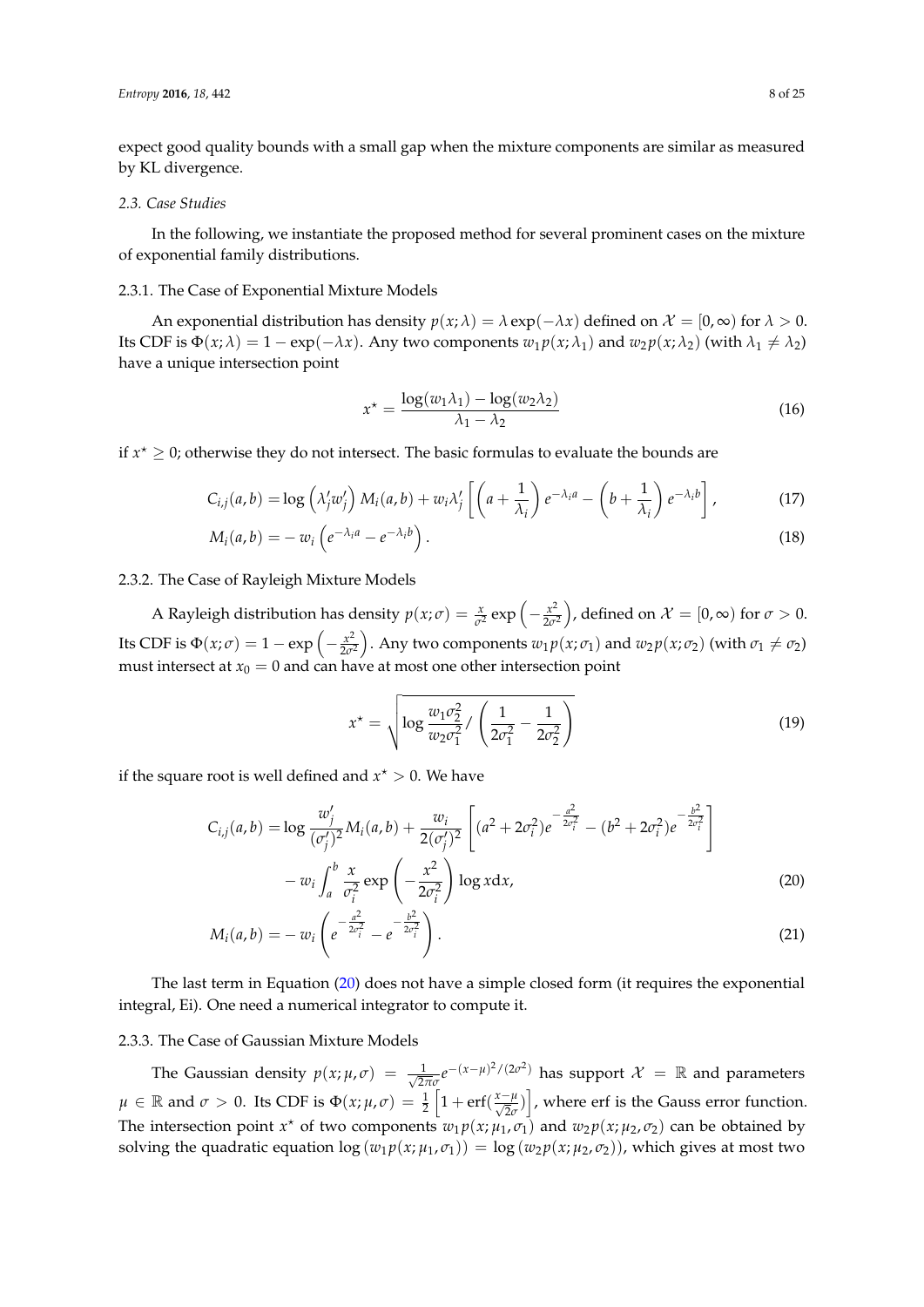solutions. As shown in Figure [1,](#page-4-0) the upper envelope of Gaussian densities corresponds to the lower envelope of parabolas. We have

$$
C_{i,j}(a,b) = M_i(a,b) \left( \log w_j' - \log \sigma_j' - \frac{1}{2} \log(2\pi) - \frac{1}{2(\sigma_j')^2} \left( (\mu_j' - \mu_i)^2 + \sigma_i^2 \right) \right) + \frac{w_i \sigma_i}{2\sqrt{2\pi} (\sigma_j')^2} \left[ (a + \mu_i - 2\mu_j') e^{-\frac{(a - \mu_i)^2}{2\sigma_i^2}} - (b + \mu_i - 2\mu_j') e^{-\frac{(b - \mu_i)^2}{2\sigma_i^2}} \right],
$$
(22)

$$
M_i(a,b) = -\frac{w_i}{2} \left( \text{erf}\left(\frac{b-\mu_i}{\sqrt{2}\sigma_i}\right) - \text{erf}\left(\frac{a-\mu_i}{\sqrt{2}\sigma_i}\right) \right). \tag{23}
$$

#### 2.3.4. The Case of Gamma Distributions

For simplicity, we only consider gamma distributions with the shape parameter  $k > 0$  fixed and the scale  $\lambda > 0$  varying. The density is defined on  $(0, \infty)$  as  $p(x; k, \lambda) = \frac{x^{k-1}e^{-\frac{x}{\lambda}}}{\lambda^k \Gamma(k)}$ , where  $\Gamma(\cdot)$  is the gamma function. Its CDF is  $\Phi(x; k, \lambda) = \gamma(k, x/\lambda)/\Gamma(k)$ , where  $\gamma(\cdot, \cdot)$  is the lower incomplete gamma function. Two weighted gamma densities  $w_1 p(x; k, \lambda_1)$  and  $w_2 p(x; k, \lambda_2)$  (with  $\lambda_1 \neq \lambda_2$ ) intersect at a unique point

<span id="page-8-1"></span>
$$
x^* = \left(\log \frac{w_1}{\lambda_1^k} - \log \frac{w_2}{\lambda_2^k}\right) / \left(\frac{1}{\lambda_1} - \frac{1}{\lambda_2}\right)
$$
 (24)

if  $x^* > 0$ ; otherwise they do not intersect. From straightforward derivations,

$$
C_{i,j}(a,b) = \log \frac{w'_j}{(\lambda'_j)^k \Gamma(k)} M_i(a,b) + w_i \int_a^b \frac{x^{k-1} e^{-\frac{x}{\lambda_i}}}{\lambda_i^k \Gamma(k)} \left(\frac{x}{\lambda'_j} - (k-1) \log x\right) dx,
$$
 (25)

$$
M_i(a,b) = -\frac{w_i}{\Gamma(k)} \left( \gamma\left(k, \frac{b}{\lambda_i}\right) - \gamma\left(k, \frac{a}{\lambda_i}\right) \right).
$$
 (26)

Similar to the case of Rayleigh mixtures, the last term in Equation [\(25\)](#page-8-1) relies on numerical integration.

#### <span id="page-8-0"></span>**3. Upper-Bounding the Differential Entropy of a Mixture**

First, consider a finite parametric mixture model  $m(x) = \sum_{i=1}^{k} w_i p(x; \theta_i)$ . Using the chain rule of the entropy, we end up with the well-known lemma:

**Lemma 1.** *The entropy of a d-variate mixture is upper bounded by the sum of the entropy of its marginal*  $m$ ixtures:  $H(m) \leq \sum_{i=1}^d H(m_i)$ , where  $m_i$  is the 1D marginal mixture with respect to variable  $x_i$ .

Since the 1D marginals of a multivariate GMM are univariate GMMs, we thus get a loose upper bound. A generic sample-based probabilistic bound is reported for the entropies of distributions with given support [\[31\]](#page-24-1): The method builds probabilistic upper and lower piecewisely linear CDFs based on an i.i.d. finite sample set of size *n* and a given deviation probability threshold. It then builds algorithmically between those two bounds the maximum entropy distribution [\[31\]](#page-24-1) with a so-called string-tightening algorithm.

Instead, we proceed as follows: Consider finite mixtures of component distributions defined on the full support  $\mathbb{R}^d$  that have finite component means and variances (like exponential families). Then we shall use the fact that the maximum entropy distribution with prescribed mean and variance is a Gaussian distribution, and conclude the upper bound by plugging the mixture mean and variance in the differential entropy formula of the Gaussian distribution. In general, the maximum entropy with moment constraints yields as a solution an exponential family.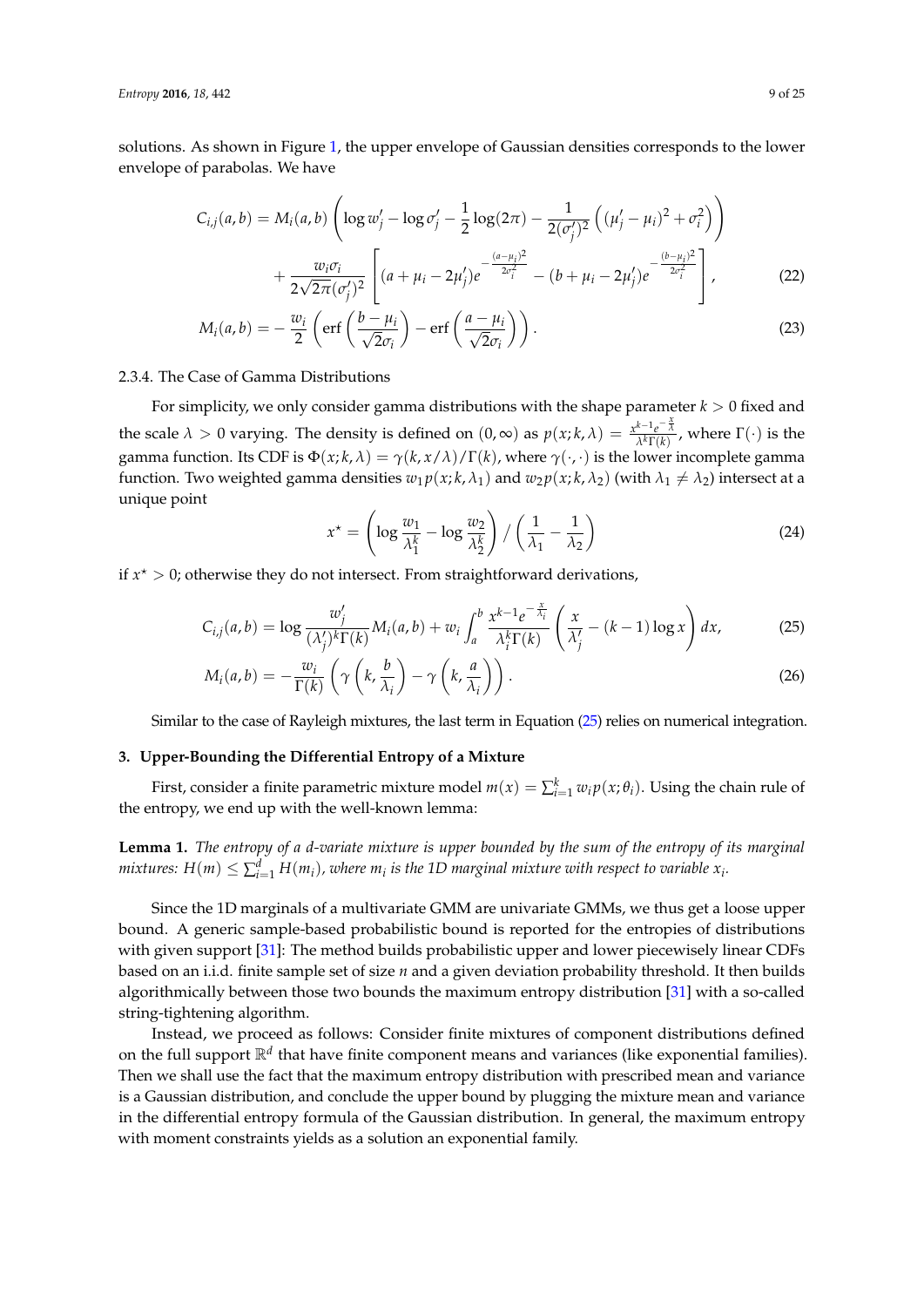Without loss of generality, consider GMMs in the form  $m(x) = \sum_{i=1}^{k} w_i p(x; \mu_i, \Sigma_i)$  ( $\Sigma_i = \sigma_i^2$  for univariate Gaussians). The mean  $\bar{\mu}$  of the mixture is  $\bar{\mu} = \sum_{i=1}^{k} w_i \mu_i$  and the variance is  $\bar{\sigma}^2 = E[m^2] - E[m]^2$ . Since  $E[m^2] = \sum_{i=1}^k w_i \int x^2 p(x; \mu_i, \Sigma_i) dx = \sum_{i=1}^k w_i (\mu_i^2 + \sigma_i^2)$ , we deduce that

$$
\bar{\sigma}^2 = \sum_{i=1}^k w_i (\mu_i^2 + \sigma_i^2) - \left(\sum_{i=1}^k w_i \mu_i\right)^2 = \sum_{i=1}^k w_i \left[ (\mu_i - \bar{\mu})^2 + \sigma_i^2 \right].
$$

The entropy of a random variable with a prescribed variance  $\bar{\sigma}^2$  is maximal for the Gaussian distribution with the same variance  $\bar{\sigma}^2$ , see [\[4\]](#page-22-3). Since the differential entropy of a Gaussian is  $\log(\bar{\sigma}\sqrt{2\pi e})$ , we deduce that the entropy of the GMM is upper bounded by

$$
H(m) \leq \frac{1}{2}\log(2\pi e) + \frac{1}{2}\log \sum_{i=1}^{k} w_i \left[ (\mu_i - \bar{\mu})^2 + \sigma_i^2 \right].
$$

This upper bound can be easily generalized to arbitrary dimensionality. We get the following lemma:

<span id="page-9-0"></span>**Lemma 2.** *The entropy of a d-variate GMM*  $m(x) = \sum_{i=1}^{k} w_i p(x; \mu_i, \Sigma_i)$  *is upper bounded by*  $\frac{d}{2}\log(2\pi e)+\frac{1}{2}\log\det\Sigma$ , where  $\Sigma=\sum_{i=1}^k w_i(\mu_i\mu_i^\top+\Sigma_i)-\left(\sum_{i=1}^k w_i\mu_i\right)\left(\sum_{i=1}^k w_i\mu_i^\top\right)$ .

In general, exponential families have finite moments of any order [\[17\]](#page-23-9): In particular, we have  $E[t(X)] = \nabla F(\theta)$  and  $V[t(X)] = \nabla^2 F(\theta)$ . For Gaussian distribution, we have the sufficient statistics  $t(x) = (x, x^2)$  so that  $E[t(X)] = \nabla F(\theta)$  yields the mean and variance from the log-normalizer. It is easy to generalize Lemma [2](#page-9-0) to mixtures of exponential family distributions.

Note that this bound (called the Maximum Entropy Upper Bound in [\[13\]](#page-23-5), MEUB) is tight when the GMM approximates a single Gaussian. It is fast to compute compared to the bound reported in [\[9\]](#page-23-3) that uses Taylor' s expansion of the log-sum of the mixture density.

A similar argument cannot be applied for a lower bound since a GMM with a given variance may have entropy tending to −∞. For example, assume the 2-component mixture's mean is zero, and that the variance approximates 1 by taking  $m(x) = \frac{1}{2}G(x; -1, \epsilon) + \frac{1}{2}G(x; 1, \epsilon)$  where *G* denotes the Gaussian density. Letting  $\epsilon \to 0$ , we get the entropy tending to  $-\infty$ .

We remark that our log-sum-exp inequality technique yields a log 2 additive approximation range in the case of a Gaussian mixture with two components. It thus generalizes the bounds reported in [\[7\]](#page-23-1) to GMMs with arbitrary variances that are not necessarily equal.

To see the bound gap, we have

$$
-\sum_{r} \int_{I_r} m(x) \left( \log k + \log \max_{i} w_i p_i(x) \right) dx \le H(m)
$$
  

$$
\le -\sum_{r} \int_{I_r} m(x) \max \left\{ \log \max_{i} w_i p_i(x), \log k + \log \min_{i} w_i p_i(x) \right\} dx.
$$
 (27)

Therefore the gap is at most

$$
\Delta = \min \left\{ \sum_{r} \int_{I_r} m(x) \log \frac{\max_i w_i p_i(x)}{\min_i w_i p_i(x)} dx, \log k \right\}
$$
  
= 
$$
\min \left\{ \sum_{s} \sum_{r} \int_{I_r} w_s p_s(x) \log \frac{\max_i w_i p_i(x)}{\min_i w_i p_i(x)} dx, \log k \right\}.
$$
 (28)

Thus to compute the gap error bound of the differential entropy, we need to integrate terms in the form

$$
\int w_a p_a(x) \log \frac{w_b p_b(x)}{w_c p_c(x)} dx.
$$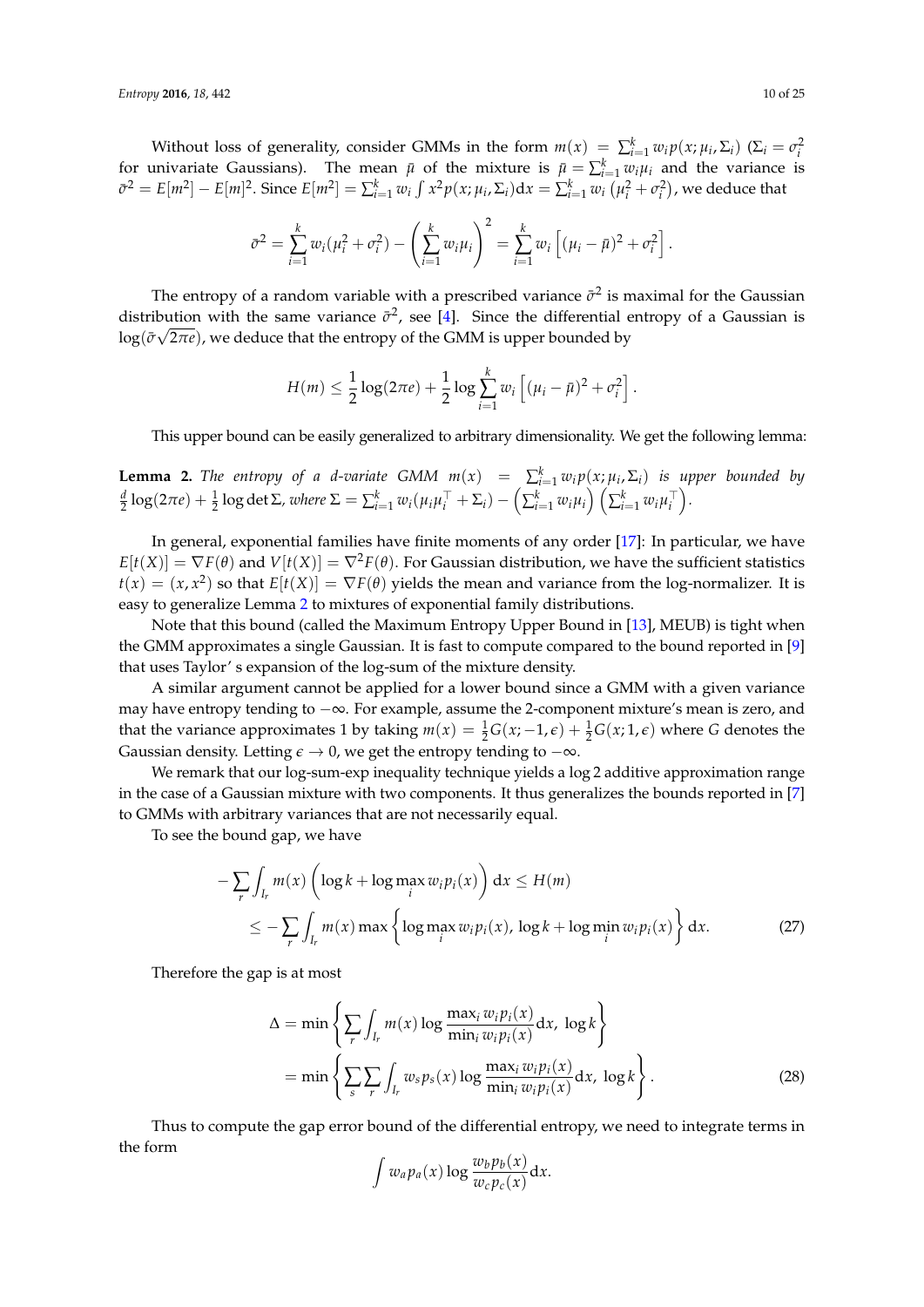See Appendix [B](#page-21-1) for a closed-form formula when dealing with exponential family components.

#### <span id="page-10-0"></span>**4. Bounding the** *α***-Divergence**

The *a*-divergence [\[15](#page-23-7)[,32–](#page-24-2)[34\]](#page-24-3) between  $m(x) = \sum_{i=1}^{k} w_i p_i(x)$  and  $m'(x) = \sum_{i=1}^{k'} w'_i p'_i(x)$  is defined as

$$
D_{\alpha}(m:m') = \frac{1}{\alpha(1-\alpha)} \left(1 - \int_{\mathcal{X}} m(x)^{\alpha} m'(x)^{1-\alpha} dx\right),\tag{29}
$$

which clearly satisfies  $D_\alpha(m : m') = D_{1-\alpha}(m' : m)$ . The *α*-divergence is *a family* of information divergences parametrized by  $\alpha \in \mathbb{R} \setminus \{0,1\}$ . Let  $\alpha \to 1$ , we get the KL divergence (see [\[35\]](#page-24-4) for a proof):

<span id="page-10-2"></span>
$$
\lim_{\alpha \to 1} D_{\alpha}(m : m') = \text{KL}(m : m') = \int_{\mathcal{X}} m(x) \log \frac{m(x)}{m'(x)} dx,
$$
\n(30)

and  $\alpha \rightarrow 0$  gives the reverse KL divergence:

$$
\lim_{\alpha \to 0} D_{\alpha}(m : m') = \mathrm{KL}(m' : m).
$$

Other interesting values [\[33\]](#page-24-5) include  $\alpha = 1/2$  (squared Hellinger distance),  $\alpha = 2$  (Pearson Chi-square distance), *α* = −1 (Neyman Chi-square distance), etc. Notably, the Hellinger distance is a valid distance metric which satisfies non-negativity, symmetry, and the triangle inequality. In general,  $D_{\alpha}(m : m')$  only satisfies non-negativity so that  $D_{\alpha}(m : m') \geq 0$  for any  $m(x)$  and  $m'(x)$ . It is neither symmetric nor admitting the triangle inequality. Minimization of *α*-divergences allows one to choose a trade-off between mode fitting and support fitting of the minimizer [\[36\]](#page-24-6). The minimizer of *α*-divergences including MLE as a special case has interesting connections with transcendental number theory [\[37\]](#page-24-7).

To compute  $D_{\alpha}(m : m')$  for given  $m(x)$  and  $m'(x)$  reduces to evaluate the Hellinger integral [\[38](#page-24-8)[,39\]](#page-24-9):

<span id="page-10-1"></span>
$$
H_{\alpha}(m:m') = \int_{\mathcal{X}} m(x)^{\alpha} m'(x)^{1-\alpha} dx,
$$
\n(31)

which in general does not have a closed form, as it was known that the *α*-divergence of mixture models is not analytic [\[6\]](#page-23-0). Moreover, *Hα*(*m* : *m*<sup>0</sup> ) may diverge making the *α*-divergence unbounded. Once *Hα*(*m* : *m*<sup>0</sup> ) can be solved, the Rényi and Tsallis divergences [\[35\]](#page-24-4) and in general Sharma–Mittal divergences [\[40\]](#page-24-10) can be easily computed. Therefore the results presented here directly extend to those divergence families.

Similar to the case of KL divergence, the Monte Carlo stochastic estimation of  $H_\alpha(m:m')$  can be computed either as

$$
\hat{H}_{\alpha}^{n}(m:m')=\frac{1}{n}\sum_{i=1}^{n}\left(\frac{m'(x_i)}{m(x_i)}\right)^{1-\alpha},
$$

where  $x_1, \ldots, x_n \sim m(x)$  are i.i.d. samples, or as

$$
\hat{H}_{\alpha}^{n}(m:m')=\frac{1}{n}\sum_{i=1}^{n}\left(\frac{m(x_{i})}{m'(x_{i})}\right)^{\alpha},
$$

where  $x_1,\ldots,x_n\sim m'(x)$  are i.i.d. In either case, it is consistent so that  $\lim_{n\to\infty} \hat{H}_\alpha^n(m:m')=H_\alpha(m:m').$ However, MC estimation requires a large sample and does not guarantee deterministic bounds. The techniques described in [\[41\]](#page-24-11) work in practice for very close distributions, and do not apply between mixture models. We will therefore derive combinatorial bounds for  $H_\alpha(m:m')$ . The structure of this Section is parallel with Section [2](#page-2-0) with necessary reformulations for a clear presentation.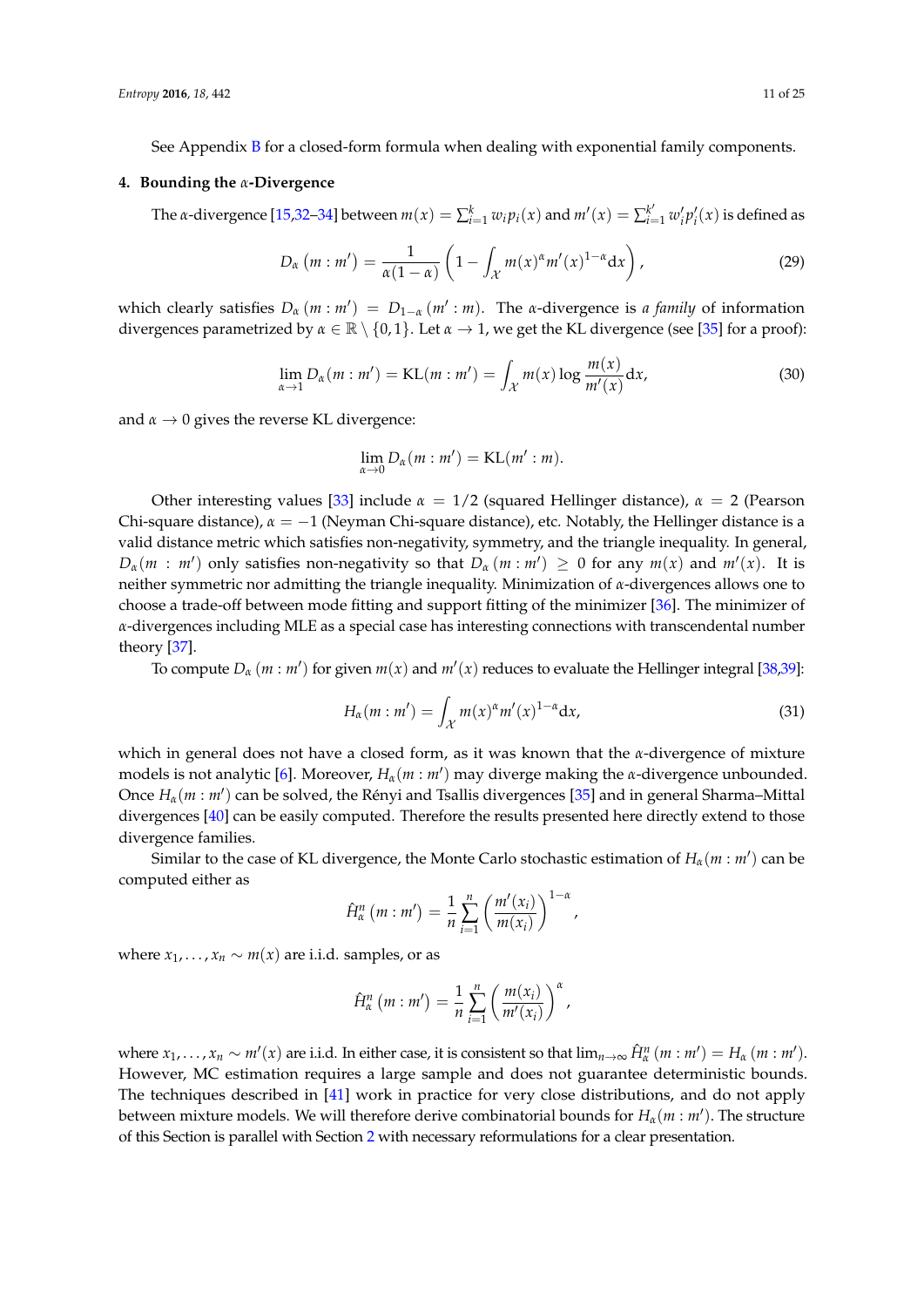#### <span id="page-11-2"></span>*4.1. Basic Bounds*

For a pair of given  $m(x)$  and  $m'(x)$ , we only need to derive bounds of  $H_\alpha(m:m')$  in Equation [\(31\)](#page-10-1) so that  $L_\alpha(m : m') \leq H_\alpha(m : m') \leq U_\alpha(m : m')$ . Then the *α*-divergence  $D_\alpha(m : m')$  can be bounded by a linear transformation of the range  $[L_\alpha(m:m'),\; U_\alpha(m:m')]$ . In the following we always assume without loss of generality  $\alpha \geq 1/2$ . Otherwise we can bound  $D_{\alpha}(m : m')$  by considering equivalently the bounds of  $D_{1-\alpha}(m': m)$ .

Recall that in each elementary slab *I<sup>r</sup>* , we have

$$
\max\left\{kw_{\varepsilon(r)}p_{\varepsilon(r)}(x),w_{\delta(r)}p_{\delta(r)}(x)\right\}\leq m(x)\leq kw_{\delta(r)}p_{\delta(r)}(x). \tag{32}
$$

Notice that  $kw_{\epsilon(r)}p_{\epsilon(r)}(x)$ ,  $w_{\delta(r)}p_{\delta(r)}(x)$ , and  $kw_{\delta(r)}p_{\delta(r)}(x)$  are all single component distributions up to a scaling coefficient. The general thinking is to bound the multi-component mixture  $m(x)$  by single component distributions in each elementary interval, so that the integral in Equation [\(31\)](#page-10-1) can be computed in a piecewise manner.

For the convenience of notation, we rewrite Equation [\(32\)](#page-11-0) as

<span id="page-11-4"></span><span id="page-11-3"></span><span id="page-11-0"></span>
$$
c_{\nu(r)}p_{\nu(r)}(x) \le m(x) \le c_{\delta(r)}p_{\delta(r)}(x), \tag{33}
$$

where

$$
c_{\nu(r)}p_{\nu(r)}(x) := k w_{\epsilon(r)}p_{\epsilon(r)}(x) \quad \text{or} \quad w_{\delta(r)}p_{\delta(r)}(x), \tag{34}
$$

$$
c_{\delta(r)}p_{\delta(r)}(x) := k w_{\delta(r)}p_{\delta(r)}(x). \tag{35}
$$

If  $1/2 \le \alpha < 1$ , then both  $x^{\alpha}$  and  $x^{1-\alpha}$  are monotonically increasing on  $\mathbb{R}^+$ . Therefore we have

$$
A^{\alpha}_{\nu(r),\nu'(r)}(I_r) \leq \int_{I_r} m(x)^{\alpha} m'(x)^{1-\alpha} dx \leq A^{\alpha}_{\delta(r),\delta'(r)}(I_r), \qquad (36)
$$

where

<span id="page-11-6"></span><span id="page-11-5"></span><span id="page-11-1"></span>
$$
A_{i,j}^{\alpha}(I) = \int_{I} \left( c_{i} p_{i}(x) \right)^{\alpha} \left( c_{j}^{\prime} p_{j}^{\prime}(x) \right)^{1-\alpha} dx, \tag{37}
$$

and *I* denotes an interval  $I = (a, b) \subset \mathbb{R}$ . The other case  $\alpha > 1$  is similar by noting that  $x^{\alpha}$  and  $x^{1-\alpha}$  are monotonically increasing and decreasing on  $\mathbb{R}^+$ , respectively. In conclusion, we obtain the following bounds of  $H_\alpha(m : m')$ :

If 
$$
1/2 \le \alpha < 1
$$
,  $L_{\alpha}(m : m') = \sum_{r=1}^{\ell} A^{\alpha}_{\nu(r),\nu'(r)}(I_r)$ ,  $U_{\alpha}(m : m') = \sum_{r=1}^{\ell} A^{\alpha}_{\delta(r),\delta'(r)}(I_r)$ ; (38)

$$
\text{if } \alpha > 1, \ L_{\alpha}(m:m') = \sum_{r=1}^{\ell} A^{\alpha}_{\nu(r),\delta'(r)}(I_r), \quad U_{\alpha}(m:m') = \sum_{r=1}^{\ell} A^{\alpha}_{\delta(r),\nu'(r)}(I_r). \tag{39}
$$

The remaining problem is to compute the definite integral  $A^{\alpha}_{i,j}(I)$  in the above equations. Here we assume all mixture components are in the same exponential family so that  $p_i(x) = p(x; \theta_i) = h(x) \exp(\theta_i^T t(x) - F(\theta_i))$ , where  $h(x)$  is a base measure,  $t(x)$  is a vector of sufficient statistics, and the function *F* is known as the cumulant generating function. Then it is straightforward from Equation [\(37\)](#page-11-1) that

$$
A_{i,j}^{\alpha}(I) = c_i^{\alpha}(c_j')^{1-\alpha} \int_I h(x) \exp\left(\left(\alpha \theta_i + (1-\alpha)\theta_j'\right)^{\top} t(x) - \alpha F(\theta_i) - (1-\alpha)F(\theta_j')\right) dx.
$$
 (40)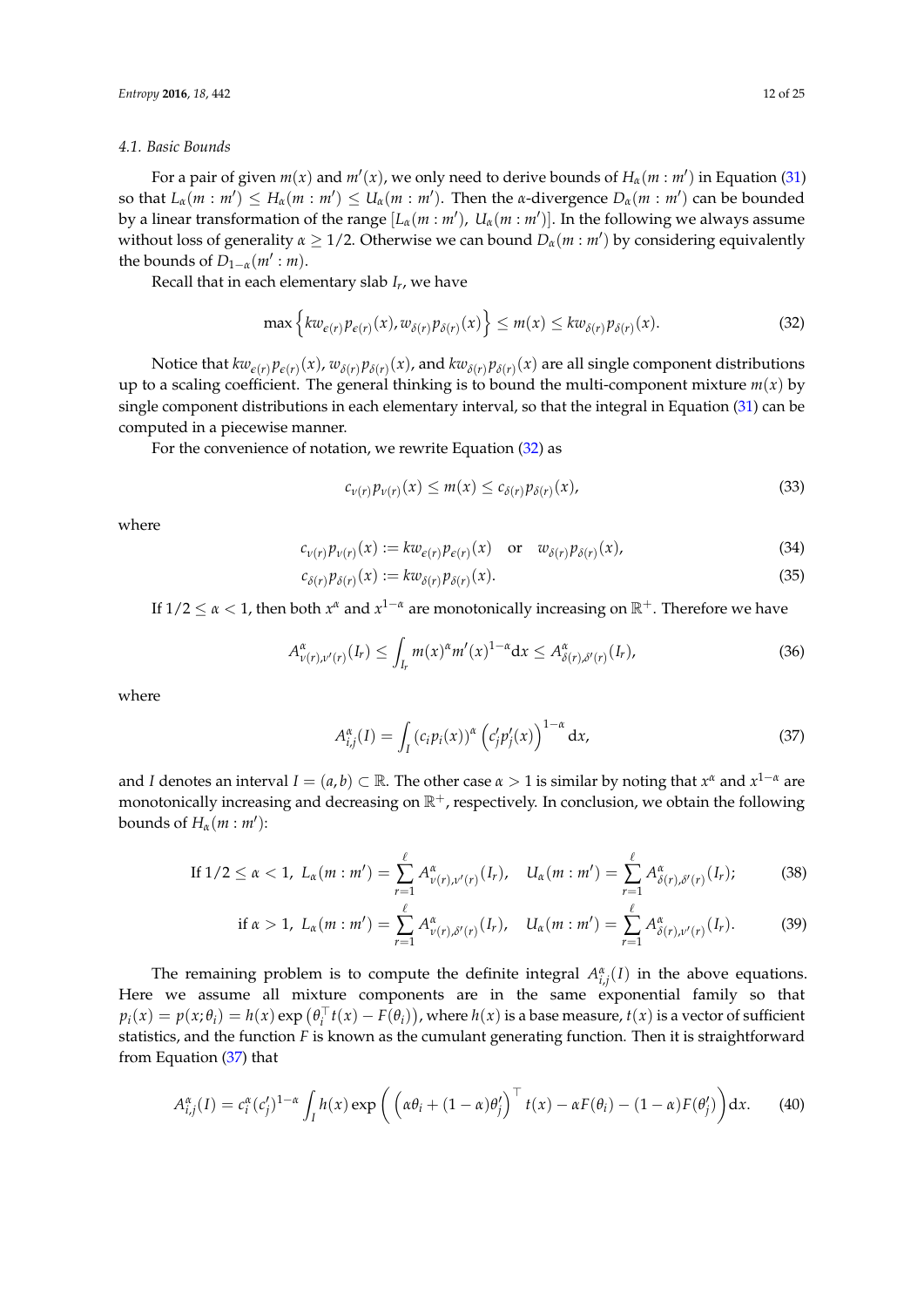If  $1/2 \leq \alpha < 1$ , then  $\bar{\theta} = \alpha \theta_i + (1-\alpha)\theta'_j$  belongs to the natural parameter space  $\mathcal{M}_{\theta}$ . Therefore  $A^{\alpha}_{i,j}(I)$ is bounded and can be computed from the CDF of  $p(x; \bar{\theta})$  as

<span id="page-12-0"></span>
$$
A_{i,j}^{\alpha}(I) = c_i^{\alpha}(c_j')^{1-\alpha} \exp(F(\bar{\theta}) - \alpha F(\theta_i) - (1-\alpha)F(\theta_j')) \int_I p(x;\bar{\theta}) dx.
$$
 (41)

The other case  $\alpha > 1$  is more difficult: if  $\bar{\theta} = \alpha \theta_i + (1 - \alpha) \theta'_j$  still lies in  $\mathcal{M}_{\theta}$ , then  $A^{\alpha}_{i,j}(I)$  can be computed by Equation [\(41\)](#page-12-0). Otherwise we try to solve it by a numerical integrator. This is not ideal as the integral may diverge, or our approximation may be too loose to conclude. We point the reader to [\[42\]](#page-24-12) and Equations (61)–(69) in [\[35\]](#page-24-4) for related analysis with more details. As computing  $A^{\alpha}_{i,j}(I)$ only requires *O*(1) time, the overall computational complexity (without considering the envelope computation) is  $O(\ell)$ .

# <span id="page-12-3"></span>*4.2. Adaptive Bounds*

This section derives the shape-dependent bounds which improve the basic bounds in Section [4.1.](#page-11-2) We can rewrite a mixture model  $m(x)$  in a slab  $I_r$  as

$$
m(x) = w_{\zeta(r)} p_{\zeta(r)}(x) \left( 1 + \sum_{i \neq \zeta(r)} \frac{w_i p_i(x)}{w_{\zeta(r)} p_{\zeta(r)}(x)} \right),
$$
\n(42)

where  $w_{\zeta(r)} p_{\zeta(r)}(x)$  is a weighted component in  $m(x)$  serving as a *reference*. We only discuss the case that the reference is chosen as the dominating component, i.e.,  $\zeta(r) = \delta(r)$ . However it is worth to note that the proposed bounds do not depend on this particular choice. Therefore the ratio

$$
\frac{w_i p_i(x)}{w_{\zeta(r)} p_{\zeta(r)}(x)} = \frac{w_i}{w_{\zeta(r)}} \exp\left(\left(\theta_i - \theta_{\zeta(r)}\right)^{\top} t(x) - F(\theta_i) + F(\theta_{\zeta(r)})\right)
$$
(43)

can be bounded in a sub-range of  $[0, 1]$  by analyzing the extreme values of  $t(x)$  in the slab  $I_r$ . This can be done because  $t(x)$  usually consists of polynomial functions with finite critical points which can be solved easily. Correspondingly the function  $\left(1+\sum_{i\neq \zeta(r)}\frac{w_ip_i(x)}{w_{\zeta(r)}p_{\zeta(r)}}\right)$  $w_{\zeta(r)} p_{\zeta(r)}(x)$  $\int$  in *I<sub>r</sub>* can be bounded in a subrange of  $[1,k]$ , denoted as  $[\omega_{\zeta(r)}(I_r), \Omega_{\zeta(r)}(I_r)].$  Hence

$$
\omega_{\zeta(r)}(I_r)w_{\zeta(r)}p_{\zeta(r)}(x) \le m(x) \le \Omega_{\zeta(r)}(I_r)w_{\zeta(r)}p_{\zeta(r)}(x). \tag{44}
$$

This forms better bounds of  $m(x)$  than Equation [\(32\)](#page-11-0) because each component in the slab  $I_r$  is analyzed more accurately. Therefore, we refine the fundamental bounds of  $m(x)$  by replacing the Equations  $(34)$  and  $(35)$  with

<span id="page-12-1"></span>
$$
c_{\nu(r)}p_{\nu(r)}(x) := \omega_{\zeta(r)}(I_r)w_{\zeta(r)}p_{\zeta(r)}(x), \qquad (45)
$$

<span id="page-12-2"></span>
$$
c_{\delta(r)}p_{\delta(r)}(x) := \Omega_{\zeta(r)}(I_r)w_{\zeta(r)}p_{\zeta(r)}(x). \tag{46}
$$

Then, the improved bounds of  $H_\alpha$  are given by Equations [\(38\)](#page-11-5) and [\(39\)](#page-11-6) according to the above replaced definition of  $c_{\nu(r)}p_{\nu(r)}(x)$  and  $c_{\delta(r)}p_{\delta(r)}(x)$ .

To evaluate  $\omega_{\zeta(r)}(I_r)$  and  $\Omega_{\zeta(r)}(I_r)$  requires iterating through all components in each slab. Therefore the computational complexity is increased to  $O(\ell(k + k'))$ .

#### <span id="page-12-4"></span>*4.3. Variance-Reduced Bounds*

This section further improves the proposed bounds based on variance reduction [\[43\]](#page-24-13). By assumption,  $\alpha \geq 1/2$ , then  $m(x)^{\alpha} m'(x)^{1-\alpha}$  is more similar to  $m(x)$  rather than  $m'(x)$ . The ratio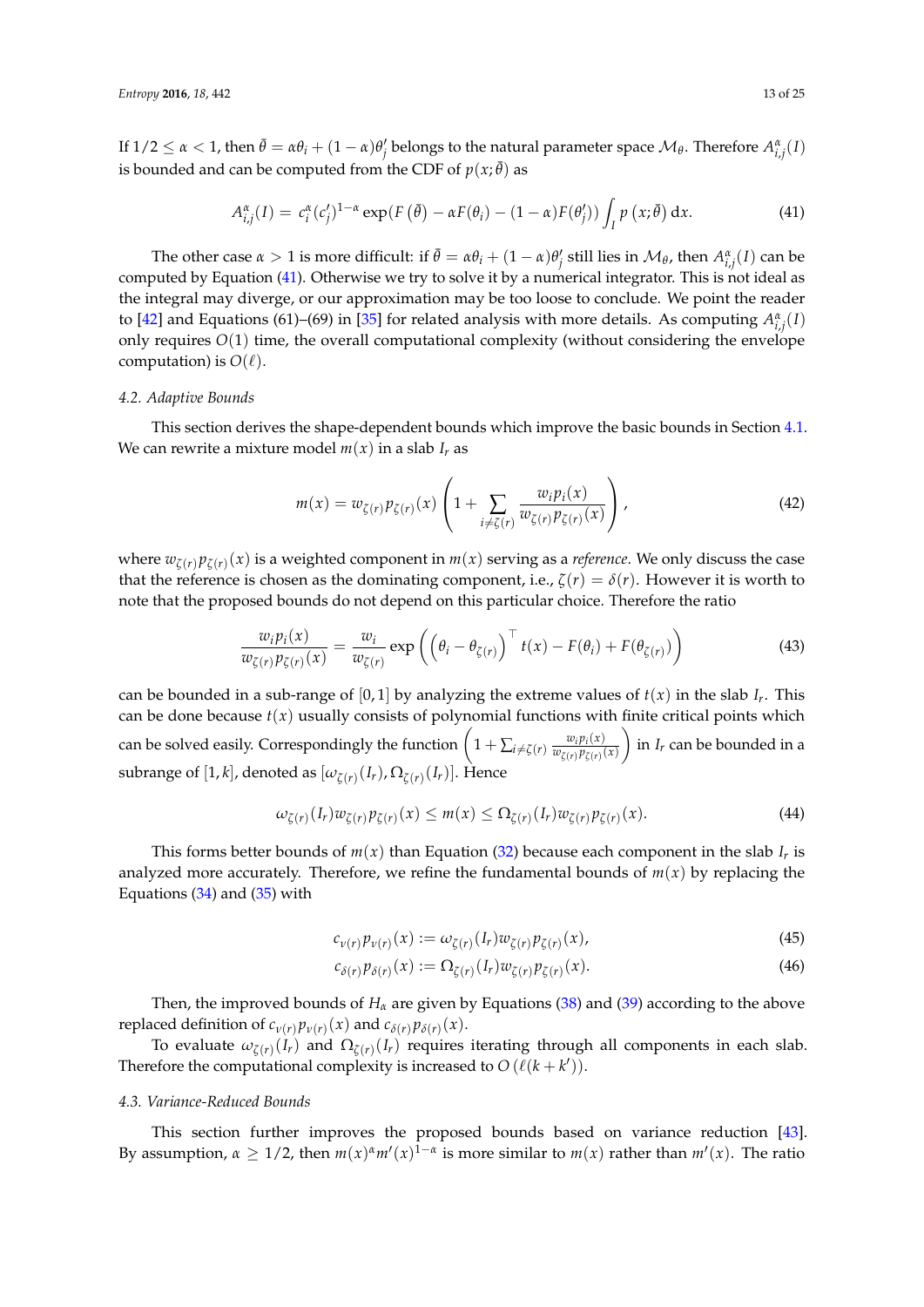$m(x)^{\alpha}m'(x)^{1-\alpha}/m(x)$  is likely to have a small variance when *x* varies inside a slab *I<sub>r</sub>*, especially when *α* is close to 1. We will therefore bound this ratio term in

$$
\int_{I_r} m(x)^{\alpha} m'(x)^{1-\alpha} dx = \int_{I_r} m(x) \left( \frac{m(x)^{\alpha} m'(x)^{1-\alpha}}{m(x)} \right) dx = \sum_{i=1}^k \int_{I_r} w_i p_i(x) \left( \frac{m'(x)}{m(x)} \right)^{1-\alpha} dx. \tag{47}
$$

No matter  $\alpha < 1$  or  $\alpha > 1$ , the function  $x^{1-\alpha}$  must be monotonic on  $\mathbb{R}^+$ . In each slab *I<sub>r</sub>*,  $(m'(x)/m(x))^{1-\alpha}$  ranges between these two functions:

<span id="page-13-2"></span>
$$
\left(\frac{c'_{\nu'(r)}p'_{\nu'(r)}(x)}{c_{\delta(r)}p_{\delta(r)}(x)}\right)^{1-\alpha} \quad \text{and} \quad \left(\frac{c'_{\delta'(r)}p'_{\delta'(r)}(x)}{c_{\nu(r)}p_{\nu(r)}(x)}\right)^{1-\alpha}, \tag{48}
$$

where  $c_{\nu(r)}p_{\nu(r)}(x)$ ,  $c_{\delta(r)}p_{\delta(r)}(x)$ ,  $c'_{\nu'(r)}p'_{\nu'(r)}(x)$  and  $c'_{\delta'(r)}p'_{\delta'(r)}(x)$  are defined in Equations [\(45\)](#page-12-1) and [\(46\)](#page-12-2). Similar to the definition of  $A^{\alpha}_{i,j}(I)$  in Equation [\(37\)](#page-11-1), we define

<span id="page-13-1"></span>
$$
B_{i,j,l}^{\alpha}(I) = \int_I w_i p_i(x) \left( \frac{c'_l p'_l(x)}{c_j p_j(x)} \right)^{1-\alpha} dx.
$$
 (49)

Therefore we have,

$$
L_{\alpha}(m : m') = \min \mathcal{S}, \quad U_{\alpha}(m : m') = \max \mathcal{S},
$$
  

$$
\mathcal{S} = \left\{ \sum_{r=1}^{\ell} \sum_{i=1}^{k} B_{i,\delta(r),\nu'(r)}^{\alpha}(I_r), \sum_{r=1}^{\ell} \sum_{i=1}^{k} B_{i,\nu(r),\delta'(r)}^{\alpha}(I_r) \right\}.
$$
 (50)

The remaining problem is to evaluate  $B^{\alpha}_{i,j,l}(I)$  in Equation [\(49\)](#page-13-1). Similar to Section [4.1,](#page-11-2) assuming the components are in the same exponential family with respect to the natural parameters *θ*, we get

$$
B_{i,j,l}^{\alpha}(I) = w_i \frac{c_l'^{1-\alpha}}{c_j^{1-\alpha}} \exp\left(F(\bar{\theta}) - F(\theta_i) - (1-\alpha)F(\theta_l') + (1-\alpha)F(\theta_j)\right) \int_I p(x;\bar{\theta}) dx.
$$
 (51)

If  $\bar{\theta} = \theta_i + (1 - \alpha)\theta'_l - (1 - \alpha)\theta_j$  is in the natural parameter space,  $B^{\alpha}_{i,j,l}(I)$  can be computed from the CDF of  $p(x; \bar{\theta})$ ; otherwise  $B^{\alpha}_{i,j,l}(I)$  can be numerically integrated by its definition in Equation [\(49\)](#page-13-1). The computational complexity is the same as the bounds in Section [4.2,](#page-12-3) i.e.,  $O(\ell \ (k + k'))$ .

We have introduced three pairs of deterministic lower and upper bounds that enclose the true value of *α*-divergence between univariate mixture models. Thus the gap between the upper and lower bounds provides the additive approximation factor of the bounds. We conclude by emphasizing that the presented methodology can be easily generalized to other divergences [\[35](#page-24-4)[,40\]](#page-24-10) relying on Hellinger-type integrals  $H_{\alpha,\beta}(p:q) = \int p(x)^{\alpha}q(x)^{\beta}dx$  like the  $\gamma$ -divergence [\[44\]](#page-24-14) as well as entropy measures [\[45\]](#page-24-15).

#### <span id="page-13-0"></span>**5. Lower Bounds of the** *f***-Divergence**

The *f*-divergence between two distributions  $m(x)$  and  $m'(x)$  (not necessarily mixtures) is defined for a *convex generator f* by:  $\lambda$ 

$$
D_f(m:m') = \int m(x)f\left(\frac{m'(x)}{m(x)}\right) dx.
$$

If  $f(x) = -\log x$ , then  $D_f(m : m') = \text{KL}(m : m')$ .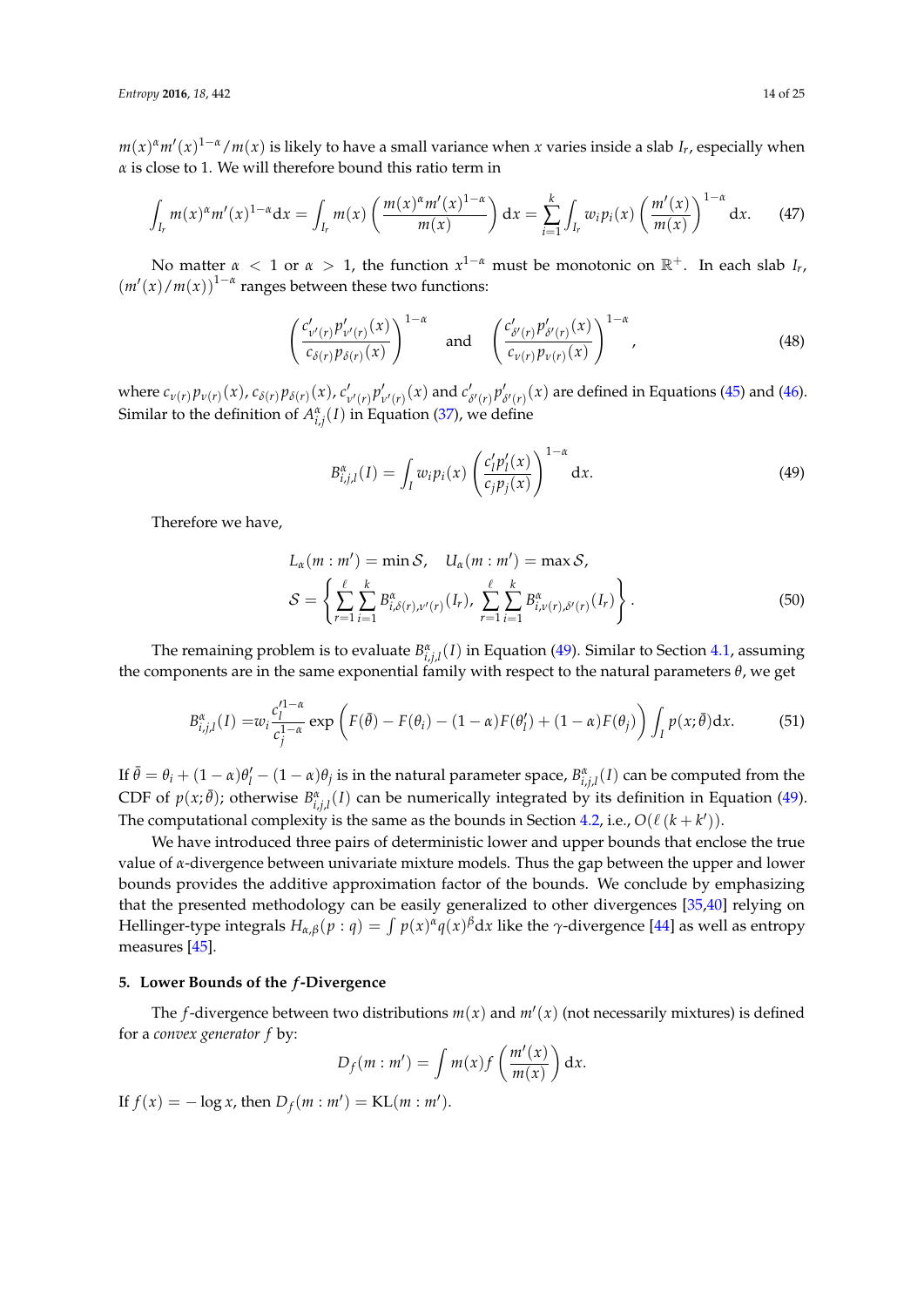Let us partition the support  $\mathcal{X}=\biguplus_{r=1}^\ell I_r$  arbitrarily into elementary ranges, which *do not necessarily correspond to the envelopes.* Denote by  $M_I$  the probability mass of a mixture  $m(x)$  in the range *I*:  $M_I = \int_I m(x) dx$ . Then

$$
D_f(m:m') = \sum_{r=1}^{\ell} M_{I_r} \int_{I_r} \frac{m(x)}{M_{I_r}} f\left(\frac{m'(x)}{m(x)}\right) dx.
$$

Note that in range  $I_r$ ,  $\frac{m(x)}{M_{l_r}}$  $\frac{m(x)}{M_{I_r}}$  is a unit weight distribution. Thus by Jensen's inequality  $f(E[X]) \leq E[f(X)]$ , we get

<span id="page-14-1"></span>
$$
D_f(m:m') \geq \sum_{r=1}^{\ell} M_{I_r} f\left(\int_{I_r} \frac{m(x)}{M_{I_r}} \frac{m'(x)}{m(x)} dx\right) = \sum_{r=1}^{\ell} M_{I_r} f\left(\frac{M'_{I_r}}{M_{I_r}}\right).
$$
 (52)

Notice that the RHS of Equation [\(52\)](#page-14-1) is the *f*-divergence between  $(M_{I_1}, \cdots, M_{I_\ell})$  and  $(M'_{I_1}, \cdots, M'_{I_\ell})$ , denoted by  $D^{\mathcal{I}}_f(m : m')$ . In the special case that  $\ell = 1$  and  $I_1 = \mathcal{X}$ , the above Equation [\(52\)](#page-14-1) turns out to be the usual Gibbs' inequality:  $D_f(m : m') \ge f(1)$ , and Csiszár generator is chosen so that  $f(1) = 0$ . In conclusion, for a fixed (coarse-grained) countable partition of  $\mathcal{X}$ , we recover the well-know information monotonicity [\[46\]](#page-24-16) of the *f*-divergences:

$$
D_f(m:m')\geq D_f^{\mathcal{I}}(m:m')\geq 0.
$$

In practice, we get closed-form lower bounds when  $M_I = \int_a^b m(x) dx = \Phi(b) - \Phi(a)$  is available in closed-form, where  $\Phi(\cdot)$  denote the CDF. In particular, if  $m(x)$  is a mixture model, then its CDF can be computed by linearly combining the CDFs of its components.

To wrap up, we have proved that coarse-graining by making a finite partition of the support X yields a lower bound on the *f*-divergence by virtue of the information monotonicity. Therefore, instead of doing Monte Carlo stochastic integration:

$$
\hat{D}_f^n(m:m') = \frac{1}{n} \sum_{i=1}^n f\left(\frac{m'(x_i)}{m(x_i)}\right),
$$

with  $x_1, \ldots, x_n \sim_{i.i.d.} m(x)$ , it could be better to sort those *n* samples and consider the coarse-grained partition:

$$
\mathcal{I} = (-\infty, x_{(1)}] \cup \left( \biguplus_{i=1}^{n-1} (x_{(i)}, x_{(i+1)}] \right) \cup (x_{(n)}, +\infty)
$$

to get a *guaranteed lower bound* on the *f*-divergence. We will call this bound CGQLB for Coarse Graining Quantization Lower Bound.

Given a budget of *n* splitting points on the range  $\mathcal{X}$ , it would be interesting to find the best *n* points that maximize the lower bound  $D_f^2(m : m')$ . This is ongoing research.

#### <span id="page-14-0"></span>**6. Experiments**

We perform an empirical study to verify our theoretical bounds. We simulate four pairs of mixture models  $\{(\text{EMM}_1, \text{EMM}_2), (\text{RMM}_1, \text{RMM}_2), (\text{GMM}_1, \text{GMM}_2), (\text{GAMM}_1, \text{GAMM}_2)\}\$ as the test subjects. The component type is implied by the model name, where GaMM stands for Gamma mixtures. The components of each mixture model are given as follows.

- 1. EMM<sub>1</sub>'s components, in the form  $(\lambda_i, w_i)$ , are given by  $(0.1, 1/3)$ ,  $(0.5, 1/3)$ ,  $(1, 1/3)$ ; EMM<sub>2</sub>'s components are (2, 0.2), (10, 0.4), (20, 0.4).
- 2. RMM<sub>1</sub>'s components, in the form  $(\sigma_i, w_i)$ , are given by  $(0.5, 1/3)$ ,  $(2, 1/3)$ ,  $(10, 1/3)$ ; RMM<sub>2</sub> consists of (5, 0.25), (60, 0.25), (100, 0.5).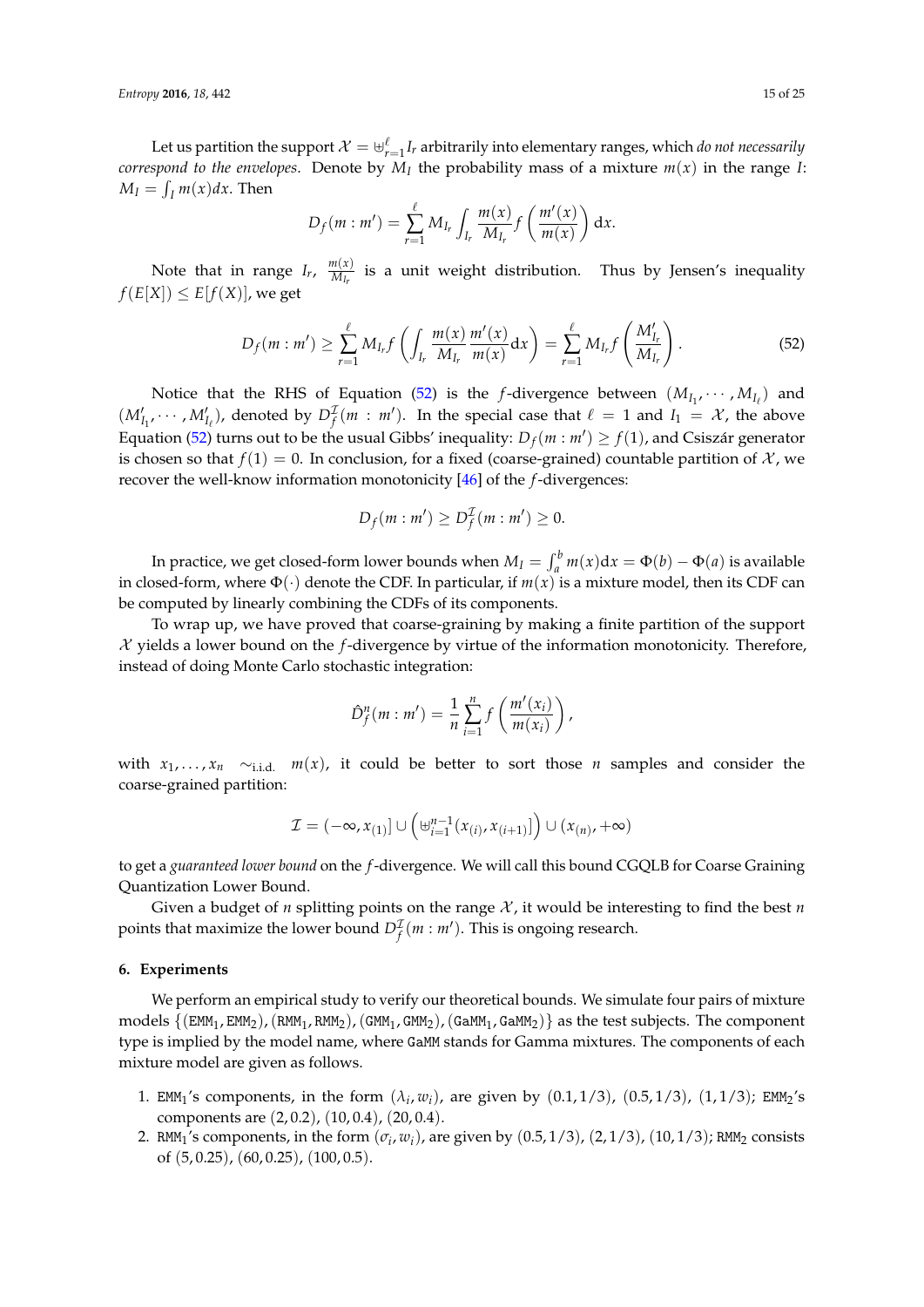- 3. GMM<sub>1</sub>'s components, in the form  $(\mu_i, \sigma_i, w_i)$ , are  $(-5, 1, 0.05)$ ,  $(-2, 0.5, 0.1)$ ,  $(5, 0.3, 0.2)$ ,  $(10, 0.5, 0.2)$ ,  $(15, 0.4, 0.05), (25, 0.5, 0.3), (30, 2, 0.1)$ ; GMM<sub>2</sub> consists of  $(-16, 0.5, 0.1), (-12, 0.2, 0.1), (-8, 0.5, 0.1)$  $(-4, 0.2, 0.1), (0, 0.5, 0.2), (4, 0.2, 0.1), (8, 0.5, 0.1), (12, 0.2, 0.1), (16, 0.5, 0.1).$
- 4. GaMM<sub>1</sub>'s components, in the form  $(k_i, \lambda_i, w_i)$ , are  $(2, 0.5, 1/3)$ ,  $(2, 2, 1/3)$ ,  $(2, 4, 1/3)$ ; GaMM<sub>2</sub> consists of (2, 5, 1/3), (2, 8, 1/3), (2, 10, 1/3).

We compare the proposed bounds with Monte Carlo estimation with different sample sizes in the range  $\{10^2, 10^3, 10^4, 10^5\}$ . For each sample size configuration, we report the 0.95 confidence interval by Monte Carlo estimation using the corresponding number of samples. Figure [2a](#page-17-0)–d shows the input signals as well as the estimation results, where the proposed bounds CELB, CEUB, CEALB, CEAUB, CGQLB are presented as horizontal lines, and the Monte Carlo estimations over different sample sizes are presented as error bars. We can loosely consider the average Monte Carlo output with the largest sample size (10 $^5$ ) as the underlying truth, which is clearly inside our bounds. This serves as an empirical justification on the correctness of the bounds.

A key observation is that the bounds can be *very tight*, especially when the underlying KL divergence has a large magnitude, e.g.,  $KL(RMM_2 : RMM_1)$ . This is because the gap between the lower and upper bounds is always guaranteed to be within  $\log k + \log k'$ . Because KL is unbounded [\[4\]](#page-22-3), in the general case two mixture models may have a large KL. Then our approximation gap is relatively very small. On the other hand, we also observed that the bounds in certain cases, e.g.,  $KL(\text{EMM}_2 : \text{EMM}_1)$ , are not as tight as the other cases. When the underlying KL is small, the bounds are not as informative as the general case.

Comparatively, there is a significant improvement of the shape-dependent bounds (CEALB and CEAUB) over the combinatorial bounds (CELB and CEUB). In all investigated cases, the adaptive bounds can roughly shrink the gap by half of its original size at the cost of additional computation.

Note that, the bounds are accurate and must contain the true value. Monte Carlo estimation gives no guarantee on where the true value is. For example, in estimating  $KL(GMM_1 : GMM_2)$ , Monte Carlo estimation based on  $10^4$  samples can go beyond our bounds! It therefore suffers from a larger estimation error.

CGQLB as a simple-to-implement technique shows surprising good performance in several cases, e.g.,  $KL(RMM_1, RMM_2)$ . Although it requires a large number of samples, we can observe that increasing sample size has limited effect on improving this bound. Therefore, in practice, one may intersect the range defined by CEALB and CEAUB with the range defined by CGQLB with a small sample size (e.g., 100) to get better bounds.

We simulates a set of Gaussian mixture models besides the above  $GMM_1$  and  $GMM_2$ . Figure [3](#page-18-0) shows the GMM densities as well as their differential entropy. A detailed explanation of the components of each GMM model is omitted for brevity.

The key observation is that CEUB (CEAUB) is *very tight* in most of the investigated cases. This is because that the upper envelope that is used to compute CEUB (CEAUB) gives a very good estimation of the input signal.

Notice that MEUB only gives an upper bound of the differential entropy as discussed in Section [3.](#page-8-0) In general the proposed bounds are tighter than MEUB. However, this is not the case when the mixture components are merged together and approximate one single Gaussian (and therefore its entropy can be well approximated by the Gaussian entropy), as shown in the last line of Figure [3.](#page-18-0)

For *α*-divergence, the bounds introduced in Sections [4.1](#page-11-2)[–4.3](#page-12-4) are denoted as "Basic", "Adaptive" and "VR", respectively. Figure [4](#page-18-1) visualizes these GMMs and plots the estimations of their *α*-divergences against *α*. The red lines mean the upper envelope. The dashed vertical lines mean the elementary intervals. The components of GMM<sub>1</sub> and GMM<sub>2</sub> are more separated than GMM<sub>3</sub> and GMM<sub>4</sub>. Therefore these two pairs present different cases. For a clear presentation, only VR (which is expected to be better than Basic and Adaptive) is shown. We can see that, visually in the big scale, VR tightly surrounds the true value.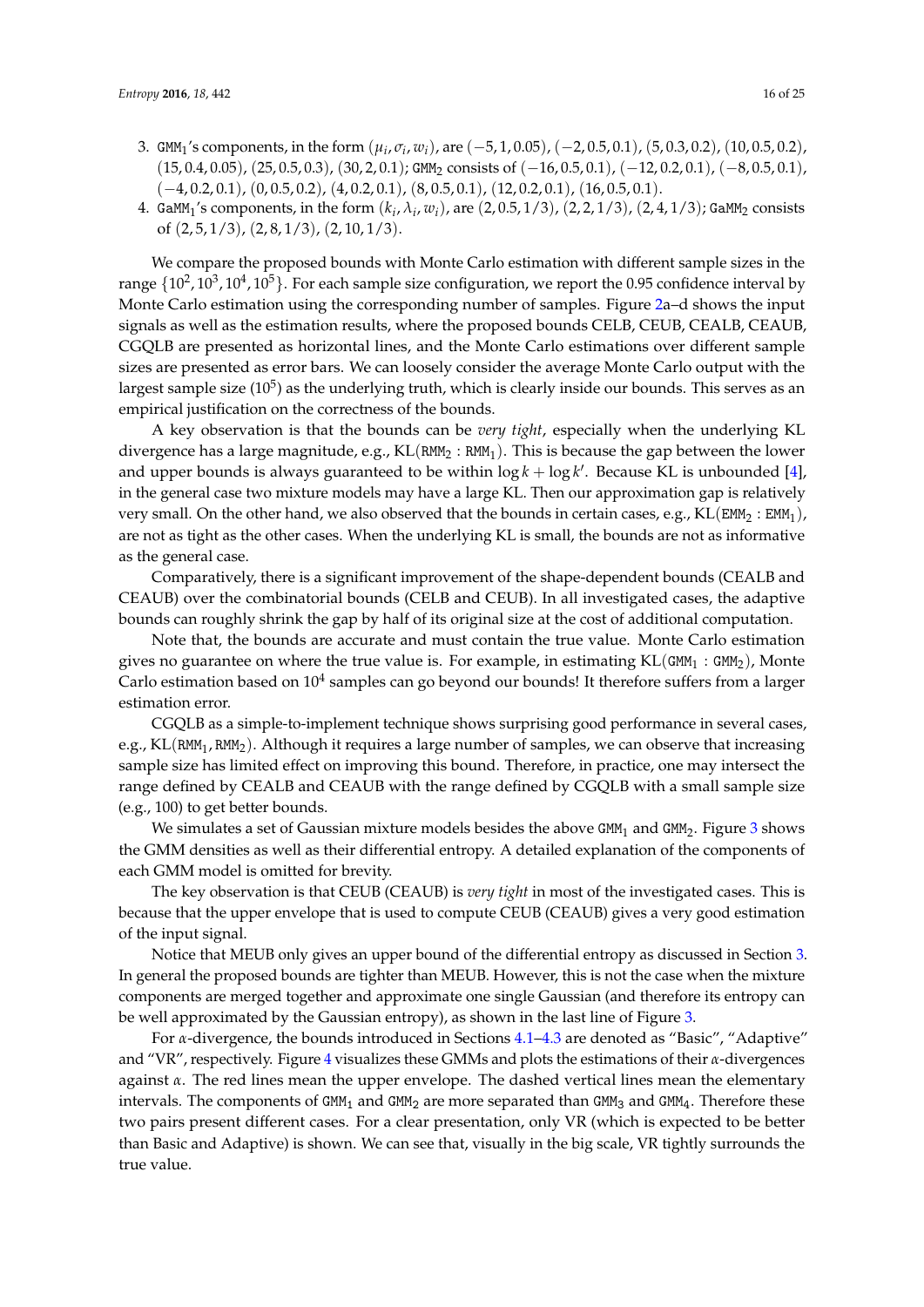

(**b**) KL divergence between two Rayleigh mixture models

**Figure 2.** *Cont*.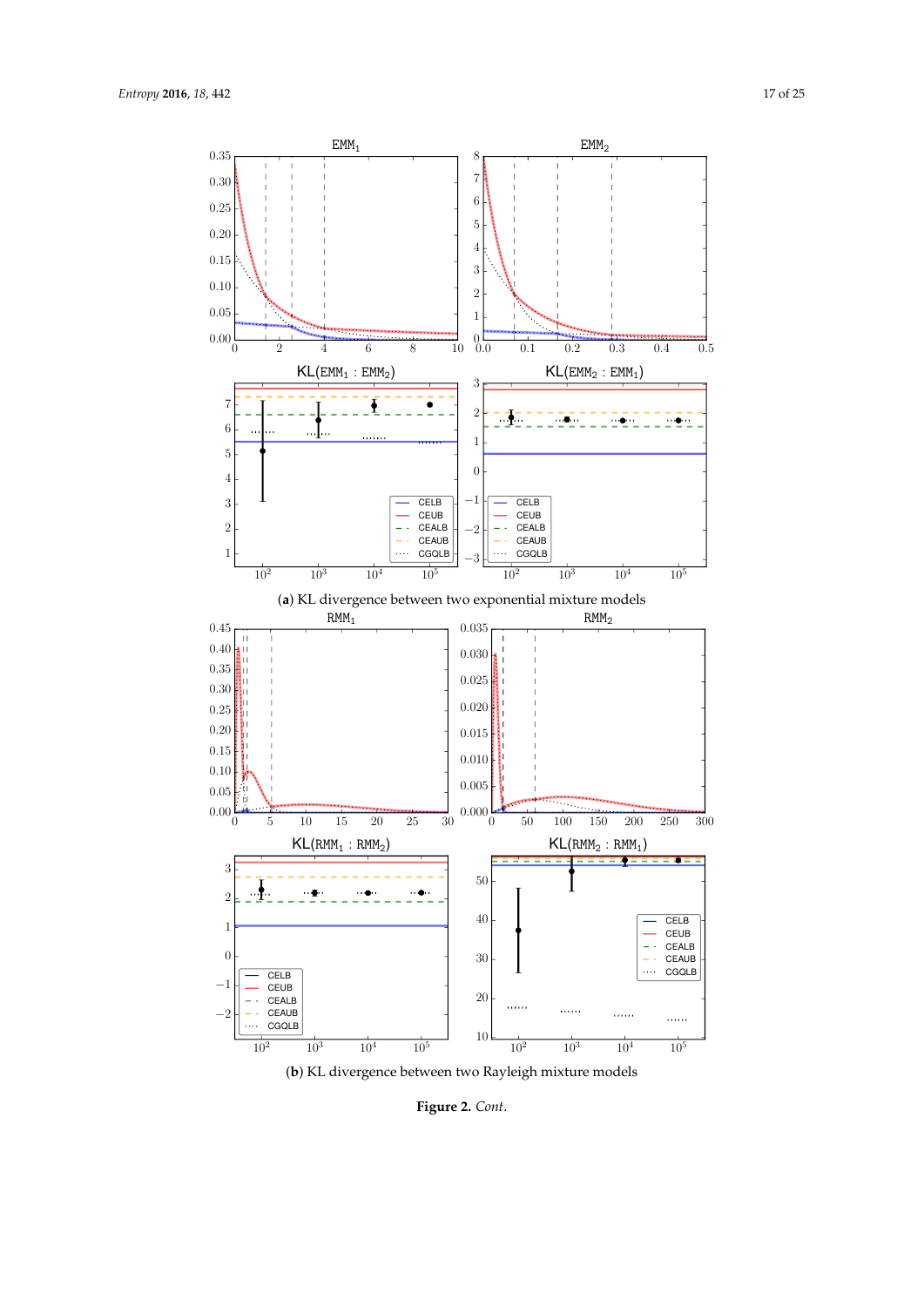<span id="page-17-0"></span>



**Figure 2.** Lower and upper bounds on the KL divergence between mixture models. The y-axis means KL divergence. Solid/dashed lines represent the combinatorial/adaptive bounds, respectively. The error-bars show the 0.95 confidence interval by Monte Carlo estimation using the corresponding sample size (x-axis). The narrow dotted bars show the CGQLB estimation w.r.t. the sample size.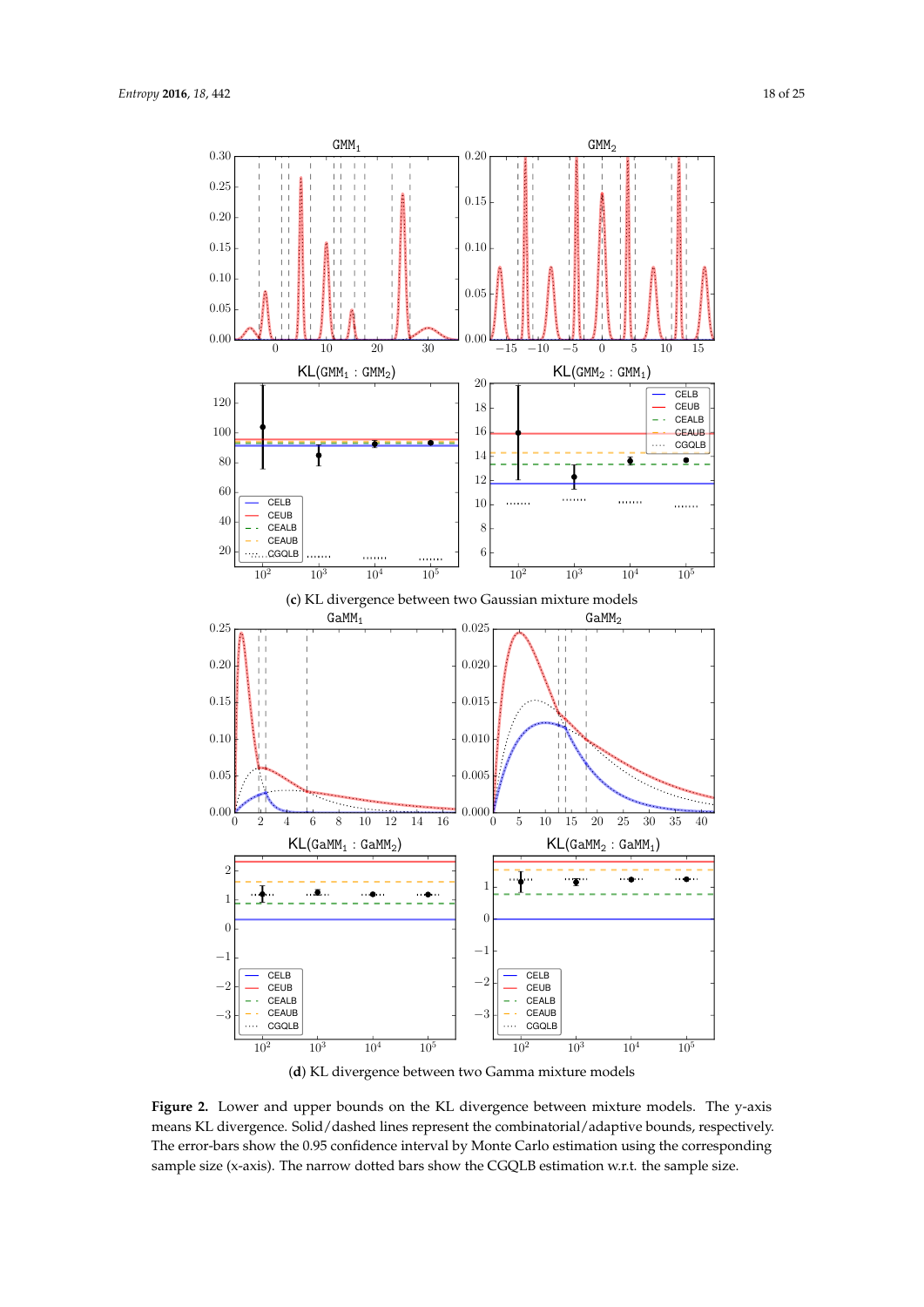

<span id="page-18-0"></span>

**Figure 3.** Lower and upper bounds on the differential entropy of Gaussian mixture models. On the left of each subfigure is the simulated GMM signal. On the right of each subfigure is the estimation of its differential entropy. Note that a subset of the bounds coincide with each other in several cases.

<span id="page-18-1"></span>

**Figure 4.** Two pairs of Gaussian Mixture Models and their *α*-divergences against different values of *α*. The "true" value of  $D_{\alpha}$  is estimated by MC using  $10^{4}$  random samples. VR(L) and VR(U) denote the variation reduced lower and upper bounds, respectively. The range of *α* is selected for each pair for a clear visualization.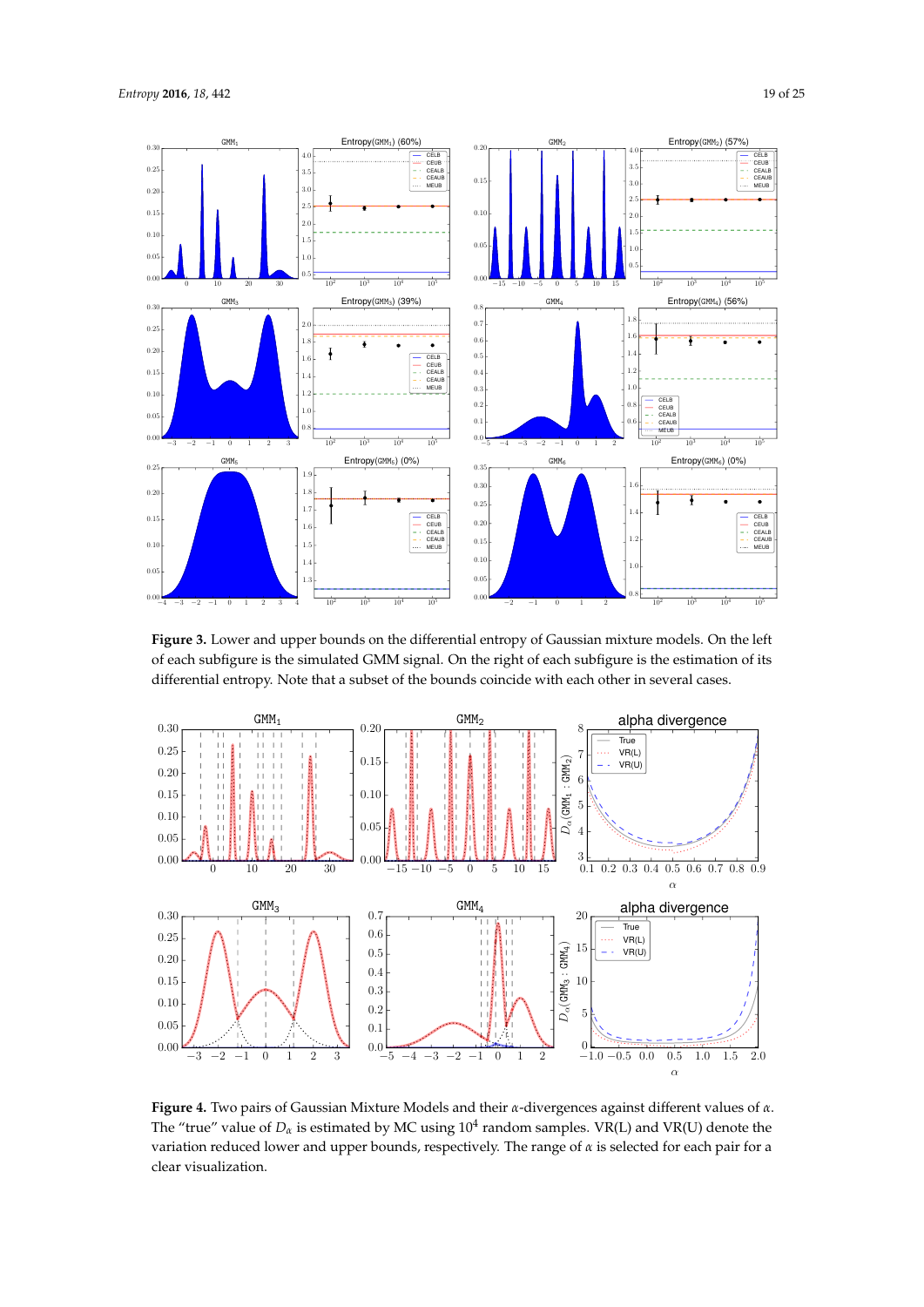For a more quantitative comparison, Table [1](#page-19-1) shows the estimated *α*-divergence by MC, Basic, Adaptive, and VR. As  $D_{\alpha}$  is defined on  $\mathbb{R} \setminus \{0,1\}$ , the KL bounds CE(A)LB and CE(A)UB are presented for  $\alpha = 0$  or 1. Overall, we have the following order of gap size: Basic > Adaptive > VR, and VR is recommended in general for bounding *α*-divergences. There are certain cases that the upper VR bound is looser than Adaptive. In practice one can compute the intersection of these bounds as well as the trivial bound  $D_{\alpha}(m : m') \geq 0$  to get the best estimation.

<span id="page-19-1"></span>

|                                     | $\alpha$     | MC(10 <sup>2</sup> ) | $MC(10^3)$      | MC(10 <sup>4</sup> ) | <b>Basic</b> |       | Adaptive |       | VR      |       |
|-------------------------------------|--------------|----------------------|-----------------|----------------------|--------------|-------|----------|-------|---------|-------|
|                                     |              |                      |                 |                      | L            | U     | L        | U     | L       | U     |
| GMM <sub>1</sub> & GMM <sub>2</sub> | $\mathbf{0}$ | $15.96 + 3.9$        | $12.30 \pm 1.0$ | $13.63 \pm 0.3$      | 11.75        | 15.89 | 12.96    | 14.63 |         |       |
|                                     | 0.01         | $13.36 + 2.9$        | $10.63 \pm 0.8$ | $11.66 \pm 0.3$      | $-700.50$    | 11.73 | $-77.33$ | 11.73 | 11.40   | 12.27 |
|                                     | 0.5          | $3.57 + 0.3$         | $3.47 + 0.1$    | $3.47 + 0.07$        | $-0.60$      | 3.42  | 3.01     | 3.42  | 3.17    | 3.51  |
|                                     | 0.99         | $40.04 + 7.7$        | $37.22 + 2.3$   | $38.58 + 0.8$        | $-333.90$    | 39.04 | 5.36     | 38.98 | 38.28   | 38.96 |
|                                     |              | $104.01 \pm 28$      | $84.96 \pm 7.2$ | $92.57 \pm 2.5$      | 91.44        | 95.59 | 92.76    | 94.41 |         |       |
| GMM <sub>3</sub> & GMM <sub>4</sub> | $\Omega$     | $0.71 + 0.2$         | $0.63 + 0.07$   | $0.62 + 0.02$        | 0.00         | 1.76  | 0.00     | 1.16  |         |       |
|                                     | 0.01         | $0.71 + 0.2$         | $0.63 + 0.07$   | $0.62 + 0.02$        | $-179.13$    | 7.63  | $-38.74$ | 4.96  | 0.29    | 1.00  |
|                                     | 0.5          | $0.82 \pm 0.3$       | $0.57 \pm 0.1$  | $0.62 + 0.04$        | $-5.23$      | 0.93  | $-0.71$  | 0.85  | $-0.18$ | 1.19  |
|                                     | 0.99         | $0.79 + 0.3$         | $0.76 \pm 0.1$  | $0.80 + 0.03$        | $-165.72$    | 12.10 | $-59.76$ | 9.11  | 0.37    | 1.28  |
|                                     |              | $0.80 \pm 0.3$       | $0.77 \pm 0.1$  | $0.81 \pm 0.03$      | 0.00         | 1.82  | 0.31     | 1.40  |         |       |

**Table 1.** The estimated  $D_\alpha$  and its bounds. The 95% confidence interval is shown for MC.

Note the similarity between KL in Equation [\(30\)](#page-10-2) and the expression in Equation [\(47\)](#page-13-2). We give without a formal analysis that: CEAL(U)B is equivalent to VR at the limit *α* → 0 or *α* → 1. Experimentally as we slowly set  $\alpha \to 1$ , we can see that VR is consistent with CEAL(U)B.

# <span id="page-19-0"></span>**7. Concluding Remarks and Perspectives**

We have presented a fast versatile method to compute bounds on the Kullback–Leibler divergence between mixtures by building algorithmic formulae. We reported on our experiments for various mixture models in the exponential family. For univariate GMMs, we get a guaranteed bound of the KL divergence of two mixtures *m* and *m'* with *k* and *k'* components within an additive approximation factor of  $\log k + \log k'$  in  $O((k + k') \log(k + k'))$ -time. Therefore, the larger the KL divergence, the better the bound when considering a multiplicative  $(1 + α)$ -approximation factor, since  $α = \frac{\log k + \log k'}{Kl(m'm')}$  $\frac{\log \kappa + \log \kappa}{KL(m:m')}$ . The adaptive bounds are guaranteed to yield better bounds at the expense of computing potentially  $O(k^2 + (k')^2)$  intersection points of pairwise weighted components.

Our technique also yields the bound for the Jeffreys divergence (the symmetrized KL divergence:  $J(m, m') = \text{KL}(m : m') + \text{KL}(m' : m)$ ) and the Jensen–Shannon divergence [\[47\]](#page-24-17) (JS):

$$
\text{JS}(m, m') = \frac{1}{2} \left( \text{KL}\left(m : \frac{m + m'}{2}\right) + \text{KL}\left(m' : \frac{m + m'}{2}\right) \right),
$$

since  $\frac{m+m'}{2}$  is a mixture model with  $k + k'$  components. One advantage of this statistical distance is that it is symmetric, always bounded by log 2, and its square root yields a metric distance [\[48\]](#page-24-18). The log-sum-exp inequalities may also be used to compute some Rényi divergences [\[35\]](#page-24-4):

$$
R_{\alpha}(m, p) = \frac{1}{\alpha - 1} \log \left( \int m(x)^{\alpha} p(x)^{1 - \alpha} \right) dx,
$$

when *α* is an integer,  $m(x)$  a mixture and  $p(x)$  a single (component) distribution. Getting fast guaranteed tight bounds on statistical distances between mixtures opens many avenues. For example, we may consider building hierarchical mixture models by merging iteratively two mixture components so that those pairs of components are chosen so that the KL distance between the full mixture and the simplified mixture is minimized.

In order to be useful, our technique is unfortunately limited to univariate mixtures: indeed, in higher dimensions, we can still compute the maximization diagram of weighted components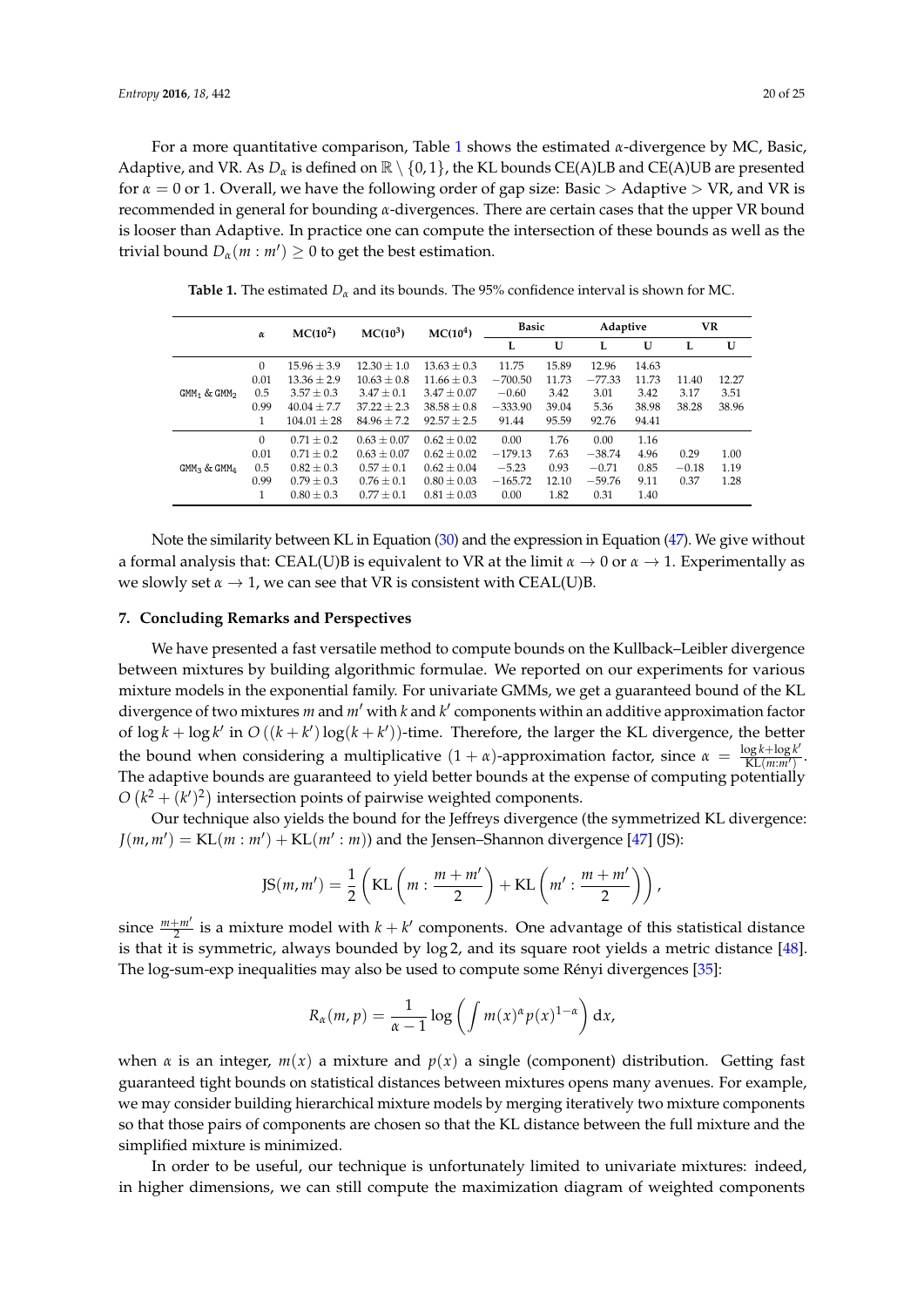(an additively weighted Bregman–Voronoi diagram [\[49,](#page-24-19)[50\]](#page-24-20) for components belonging to the same exponential family). However, it becomes more complex to compute in the elementary Voronoi cells *V*, the functions  $C_{i,j}(V)$  and  $M_i(V)$  (in 1D, the Voronoi cells are segments). We may obtain hybrid algorithms by approximating or estimating these functions. In 2D, it is thus possible to obtain lower and upper bounds on the Mutual Information [\[51\]](#page-24-21) (MI) when the joint distribution  $m(x, y)$  is a 2D mixture of Gaussians:

$$
I(M; M') = \int m(x, y) \log \frac{m(x, y)}{m(x) m'(y)} dxdy.
$$

Indeed, the marginal distributions  $m(x)$  and  $m'(y)$  are univariate Gaussian mixtures.

A Python code implementing those computational-geometric methods for reproducible research is available online [\[52\]](#page-24-22).

**Acknowledgments:** The authors gratefully thank the referees for their comments. This work was carried out while Ke Sun was visiting Frank Nielsen at Ecole Polytechnique, Palaiseau, France.

**Author Contributions:** Frank Nielsen and Ke Sun contributed to the theoretical results as well as to the writing of the article. Ke Sun implemented the methods and performed the numerical experiments. All authors have read and approved the final manuscript.

**Conflicts of Interest:** The authors declare no conflict of interest.

# <span id="page-20-0"></span>**Appendix A. The Kullback–Leibler Divergence of Mixture Models Is Not Analytic [\[6\]](#page-23-0)**

Ideally, we aim at getting a finite length closed-form formula to compute the KL divergence of finite mixture models. However, this is provably mathematically intractable [\[6\]](#page-23-0) because of the log-sum term in the integral, as we shall prove below.

Analytic expressions encompass closed-form formula and may include special functions (e.g., Gamma function) but do not allow to use limits or integrals. An analytic function  $f(x)$ is a  $C^{\infty}$  function (infinitely differentiable) such that around any point  $x_0$  the *k*-order Taylor series  $T_k(x) = \sum_{i=0}^k \frac{f^{(i)}(x_0)}{i!} (x - x_0)^i$  converges to  $f(x)$ :  $\lim_{k \to \infty} T_k(x) = f(x)$  for x belonging to a neighborhood  $N_r(x_0) = \{x : |x - x_0| \leq r\}$  of  $x_0$ , where *r* is called the radius of convergence. The analytic property of a function is equivalent to the condition that for each  $k \in \mathbb{N}$ , there exists a constant *c* such that  $\left| \frac{d^{k} f}{dx^{k}} \right|$  $\left|\frac{d^k f}{dx^k}(x)\right| \leq c^{k+1} k!$ .

To prove that the KL of mixtures is not analytic (hence does not admit a closed-form formula), we shall adapt the proof reported in [\[6\]](#page-23-0) (in Japanese, we thank Professor Aoyagi for sending us his paper [\[6\]](#page-23-0)). We shall prove that  $KL(p : q)$  is not analytic for  $p(x) = G(x; 0, 1)$  and  $q(x; w) = (1-w)G(x; 0, 1) + wG(x; 1, 1)$ , where  $w \in (0, 1)$ , and  $G(x; \mu, \sigma) = \frac{1}{\sqrt{2}}$  $\frac{1}{2\pi\sigma}$  exp( $-\frac{(x-\mu)^2}{2\sigma^2}$  $\frac{(-\mu)^2}{2\sigma^2}$ ) is the density of a univariate Gaussian of mean  $\mu$  and standard deviation  $\sigma$ . Let  $D(\psi) = KL(p(x) : q(x; \psi))$ denote the KL divergence between these two mixtures (*p* has a single component and *q* has two components).

We have

$$
\log \frac{p(x)}{q(x; w)} = \log \frac{\exp\left(-\frac{x^2}{2}\right)}{(1 - w)\exp\left(-\frac{x^2}{2}\right) + w\exp\left(-\frac{(x - 1)^2}{2}\right)} = -\log(1 + w(e^{x - \frac{1}{2}} - 1)).\tag{A1}
$$

Therefore

$$
\frac{\mathrm{d}^k D}{\mathrm{d}w^k} = \frac{(-1)^k}{k} \int p(x) (e^{x-\frac{1}{2}}-1) \mathrm{d}x.
$$

Let  $x_0$  be the root of the equation  $e^{x-\frac{1}{2}}-1 = e^{\frac{x}{2}}$  so that for  $x \ge x_0$ , we have  $e^{x-\frac{1}{2}}-1 \ge e^{\frac{x}{2}}$ . It follows that:

$$
\left|\frac{d^k D}{dw^k}\right| \geq \frac{1}{k} \int_{x_0}^{\infty} p(x) e^{\frac{kx}{2}} dx = \frac{1}{k} e^{\frac{k^2}{8}} A_k
$$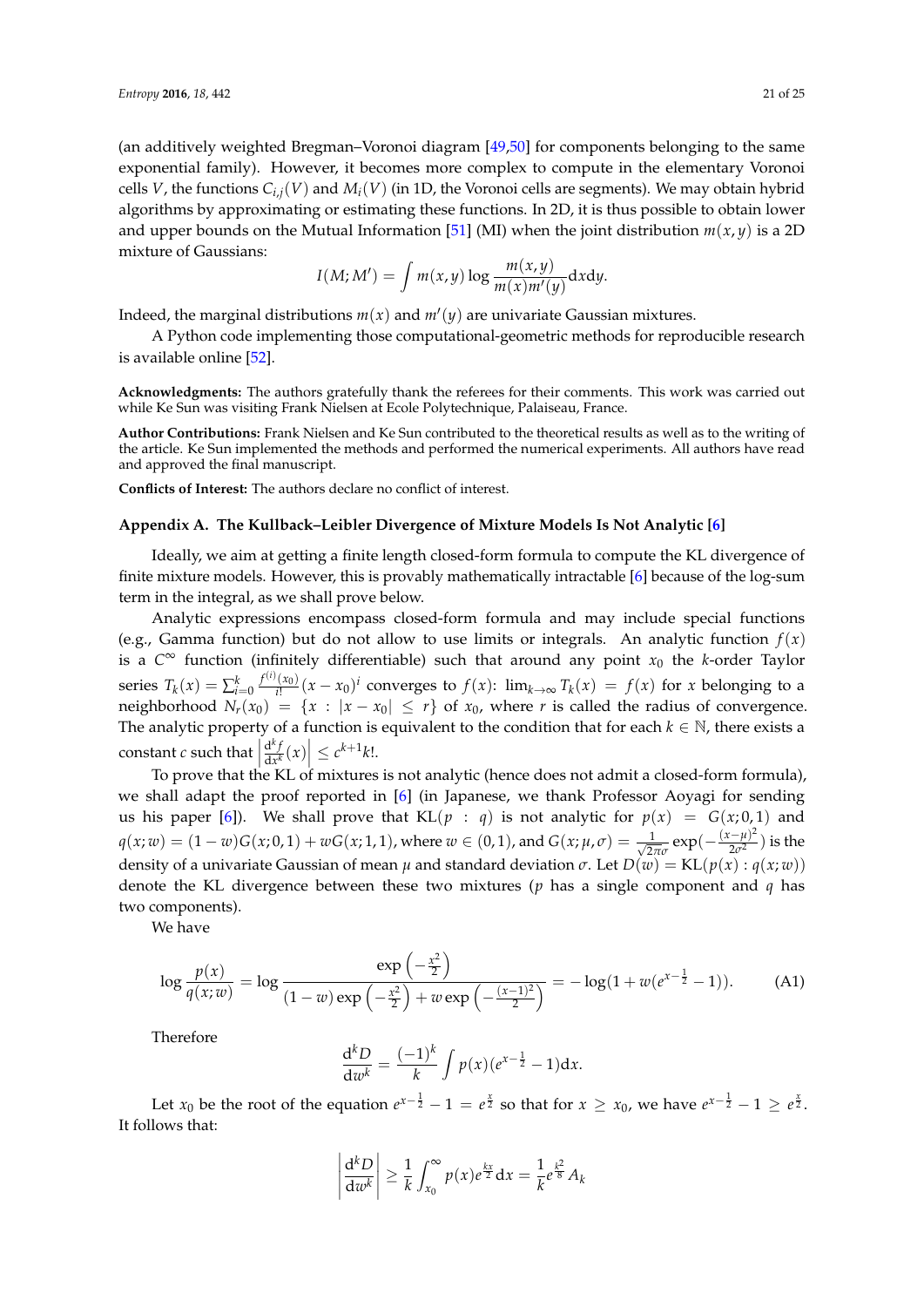with  $A_k = \int_{x_0}^{\infty} \frac{1}{\sqrt{2}}$  $\frac{1}{2\pi} \exp(-\frac{x-\frac{k}{2}}{2})dx$ . When  $k \to \infty$ , we have  $A_k \to 1$ . Consider  $k_0 \in \mathbb{N}$  such that  $A_{k_0}>0.9$ . Then the radius of convergence  $r$  is such that:

$$
\frac{1}{r} \ge \lim_{k \to \infty} \left( \frac{1}{kk!} 0.9 \exp\left(\frac{k^2}{8}\right) \right)^{\frac{1}{k}} = \infty.
$$

Thus the convergence radius is  $r = 0$ , and therefore the KL divergence is not an analytic function of the parameter *w*. The KL of mixtures is an example of a non-analytic smooth function. (Notice that the absolute value is not analytic at 0.)

# <span id="page-21-1"></span>**Appendix B. Closed-Form Formula for the Kullback–Leibler Divergence between Scaled and Truncated Exponential Families**

When computing approximation bounds for the KL divergence between two mixtures  $m(x)$  and  $m'(x)$ , we end up with the task of computing  $\int_{\mathcal{D}} w_a p_a(x) \log \frac{w'_b p'_b(x)}{w'_c p'_c(x)}$  $\frac{w_b p_b(x)}{w_c' p_c'(x)} dx$  where  $\mathcal{D} \subseteq \mathcal{X}$  is a subset of the full support  $\mathcal X$ . We report a generic formula for computing these formula when the mixture (scaled and truncated) components belong to the same exponential family [\[17\]](#page-23-9). An exponential family has canonical log-density written as  $l(x; \theta) = \log p(x; \theta) = \theta \cdot t(x) - F(\theta) + k(x)$ , where  $t(x)$  denotes the sufficient statistics,  $F(\theta)$  the log-normalizer (also called cumulant function or partition function), and  $k(x)$  an auxiliary carrier term.

Let  $KL(w_1p_1:w_2p_2:w_3p_3) = \int_{\mathcal{X}} w_1p_1(x) \log \frac{w_2p_2(x)}{w_3p_3(x)} dx = H_{\times}(w_1p_1:w_3p_3) - H_{\times}(w_1p_1:w_2p_2).$ Since it is a difference of two cross-entropies, we get for three distributions belonging to the same exponential family [\[26\]](#page-23-18) the following formula:

KL
$$
(w_1p_1 : w_2p_2 : w_3p_3) = w_1 \log \frac{w_2}{w_3} + w_1(F(\theta_3) - F(\theta_2) - (\theta_3 - \theta_2)^T \nabla F(\theta_1)).
$$

Furthermore, when the support is restricted, say to support range  $\mathcal{D} \subseteq \mathcal{X}$ , let  $m_{\mathcal{D}}(\theta) = \int_{\mathcal{D}} p(x;\theta) dx$  denote the mass and  $p(\tilde{x};\theta) = \frac{p(x;\theta)}{m_{\mathcal{D}}(\theta)}$  the normalized distribution. Then we have:

$$
\int_{\mathcal{D}} w_1 p_1(x) \log \frac{w_2 p_2(x)}{w_3 p_3(x)} dx = m_{\mathcal{D}}(\theta_1) (\mathrm{KL}(w_1 \tilde{p}_1 : w_2 \tilde{p}_2 : w_3 \tilde{p}_3)) - \log \frac{w_2 m_{\mathcal{D}}(\theta_3)}{w_3 m_{\mathcal{D}}(\theta_2)}.
$$

When  $F_{\mathcal{D}}(\theta) = F(\theta) - \log m_{\mathcal{D}}(\theta)$  is strictly convex and differentiable then  $p(\tilde{x}; \theta)$  is an exponential family and the closed-form formula follows straightforwardly. Otherwise, we still get a closed-form but need more derivations. For univariate distributions, we write  $\mathcal{D} = (a, b)$  and  $m_{\mathcal{D}}(\theta) = \int_a^b p(x; \theta) dx =$  $P_{\theta}(b) - P_{\theta}(a)$  where  $P_{\theta}(a) = \int^{a} p(x;\theta) dx$  denotes the cumulative distribution function.

The usual formula for truncated and scaled Kullback–Leibler divergence is:

$$
KL_{\mathcal{D}}(wp(x;\theta):w'p(x;\theta')) = w m_{\mathcal{D}}(\theta) \left(\log \frac{w}{w'} + B_F(\theta':\theta)\right) + w(\theta'-\theta)^{\top} \nabla m_{\mathcal{D}}(\theta), \quad \text{(B1)}
$$

where  $B_F(\theta': \theta)$  is a Bregman divergence [\[5\]](#page-22-4):

$$
B_F(\theta':\theta)=F(\theta')-F(\theta)-(\theta'-\theta)^{\top}\nabla F(\theta).
$$

This formula extends the classic formula [\[5\]](#page-22-4) for full regular exponential families (by setting  $w = w' = 1$  and  $m_D(\theta) = 1$  with  $\nabla m_D(\theta) = 0$ ).

Similar formulæ are available for the cross-entropy and entropy of exponential families [\[26\]](#page-23-18).

# <span id="page-21-0"></span>**Appendix C. On the Approximation of KL between Smooth Mixtures by a Bregman Divergence [\[5\]](#page-22-4)**

Clearly, since Bregman divergences are always finite while KL divergences may diverge, we need extra conditions to assert that the KL between mixtures can be approximated by Bregman divergences.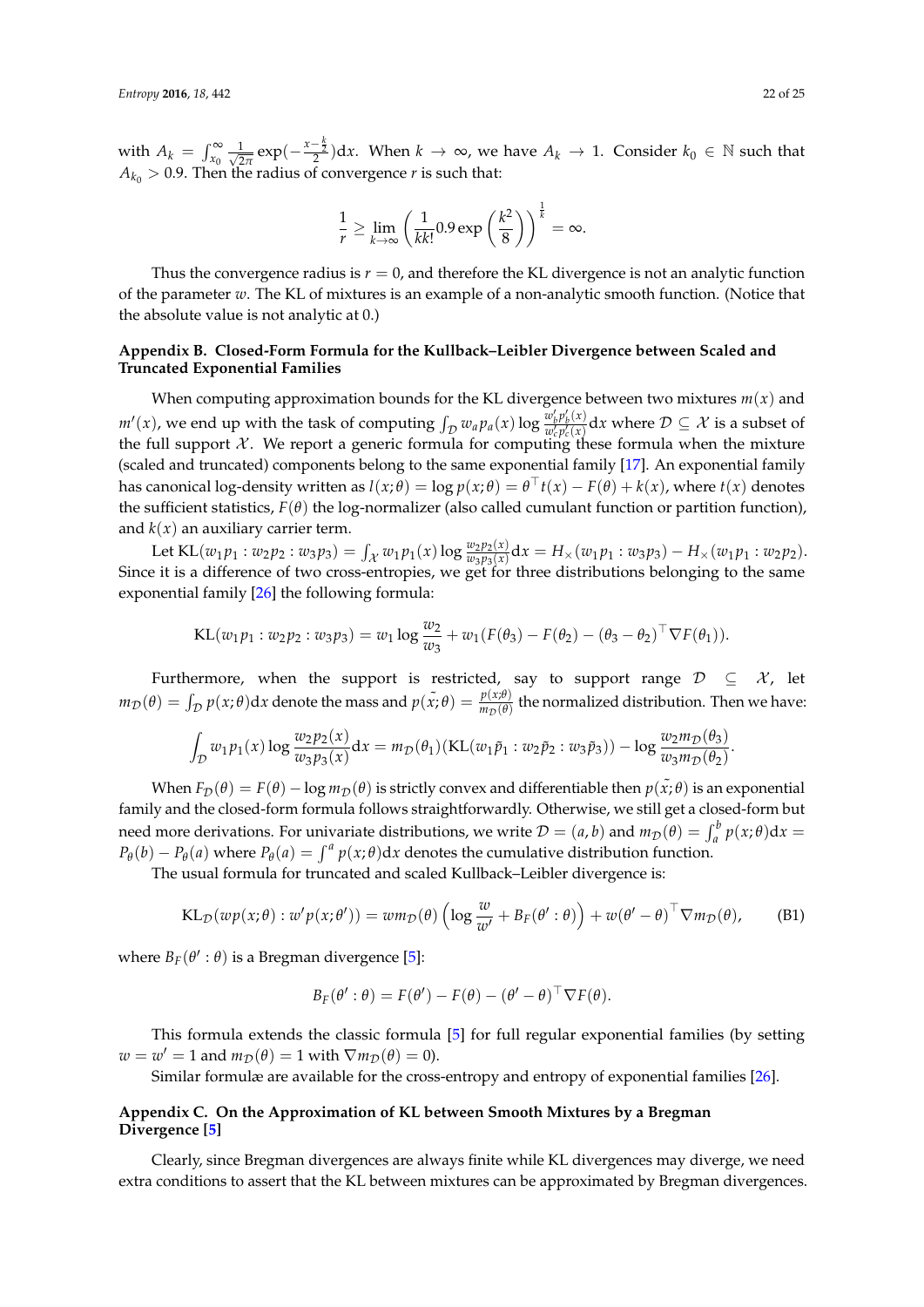We require that the Jeffreys divergence between mixtures be finite in order to approximate the KL between mixtures by a Bregman divergence. We loosely derive this observation (Careful derivations will be reported elsewhere) using two different approaches:

- First, continuous mixture distributions have smooth densities that can be arbitrarily closely approximated using a single distribution (potentially multi-modal) belonging to the Polynomial Exponential Families [\[53,](#page-24-23)[54\]](#page-24-24) (PEFs). A polynomial exponential family of order *D* has log-likelihood  $l(x; \theta) \propto \sum_{i=1}^{D} \theta_i x^i$ : Therefore, a PEF is an exponential family with polynomial sufficient statistics  $t(x) = (x, x^2, \ldots, x^D)$ . However, the log-normalizer  $F_D(\theta) = \log \int \exp(\theta^\top t(x)) dx$  of a *D*-order PEF is not available in closed-form: It is computationally intractable. Nevertheless, the KL between two mixtures  $m(x)$  and  $m'(x)$  can be theoretically approximated closely by a Bregman divergence between the two corresponding PEFs:  $KL(m(x) : m'(x)) \simeq KL(p(x; \theta) : p(x; \theta'))$ *B*<sub>*FD*</sub>(*θ*':*θ*), where *θ* and *θ*' are the natural parameters of the PEF family  $\{p(x; \theta)\}$  approximating  $m(x)$  and  $m'(x)$ , respectively (i.e.,  $m(x)\simeq p(x;\theta)$  and  $m'(x)\simeq p(x;\theta')$ ). Notice that the Bregman divergence of PEFs has necessarily finite value but the KL of two smooth mixtures can potentially diverge (infinite value), hence the conditions on Jeffreys divergence to be finite.
- Second, consider two finite mixtures  $m(x) = \sum_{i=1}^{k} w_i p_i(x)$  and  $m'(x) = \sum_{j=1}^{k'} w'_j p'_j(x)$  of k and *k*<sup> $\prime$ </sup> components (possibly with heterogeneous components  $p_i(x)$ 's and  $p'_j(x)$ 's), respectively. In information geometry, a mixture family is the set of convex combination of fixed component densities. Thus in statistics, a mixture is understood as a convex combination of parametric components while in information geometry a mixture family is the set of convex combination of fixed components. Let us consider the mixture families  $\{g(x; (w, w'))\}$  generated by the  $D = k + k'$  fixed components  $p_1(x), \ldots, p_k(x), p'_1(x), \ldots, p'_{k'}(x)$ :

$$
\left\{ g(x; (w, w')) = \sum_{i=1}^{k} w_i p_i(x) + \sum_{j=1}^{k'} w'_j p'_j(x) : \sum_{i=1}^{k} w_i + \sum_{j=1}^{k'} w'_j = 1 \right\}
$$

We can approximate arbitrarily finely (with respect to total variation) mixture  $m(x)$  for any  $\epsilon > 0$ by  $g(x;\alpha) \simeq (1-\epsilon)m(x) + \epsilon m'(x)$  with  $\alpha = ((1-\epsilon)w, \epsilon w')$  (so that  $\sum_{i=1}^{k+k'} \alpha_i = 1$ ) and  $m'(x) \simeq$  $g(x;\alpha') = \epsilon m(x) + (1-\epsilon)m'(x)$  with  $\alpha' = (\epsilon w, (1-\epsilon)w')$  (and  $\sum_{i=1}^{k+k'} \alpha'_i = 1$ ). Therefore KL $(m(x)$ :  $m'(x)) \simeq \text{KL}(g(x; \alpha) : g(x; \alpha')) = B_{F^*}(\alpha : \alpha')$ , where  $F^*(\alpha) = \int g(x; \alpha) \log g(x; \alpha) dx$  is the Shannon information (negative Shannon entropy) for the composite mixture family. Again, the Bregman divergence  $B_{F^*}(\alpha : \alpha')$  is necessarily finite but  $KL(m(x) : m'(x))$  between mixtures may be potentially infinite when the KL integral diverges (hence, the condition on Jeffreys divergence finiteness). Interestingly, this Shannon information can be arbitrarily closely approximated when considering isotropic Gaussians [\[13\]](#page-23-5). Notice that the convex conjugate  $F(\theta)$  of the continuous Shannon neg-entropy *F* ∗ (*η*) is the log-sum-exp function on the inverse soft map.

# **References**

- <span id="page-22-0"></span>1. Huang, Z.K.; Chau, K.W. A new image thresholding method based on Gaussian mixture model. *Appl. Math. Comput.* **2008**, *205*, 899–907.
- <span id="page-22-2"></span>2. Seabra, J.; Ciompi, F.; Pujol, O.; Mauri, J.; Radeva, P.; Sanches, J. Rayleigh mixture model for plaque characterization in intravascular ultrasound. *IEEE Trans. Biomed. Eng.* **2011**, *58*, 1314–1324.
- <span id="page-22-1"></span>3. Julier, S.J.; Bailey, T.; Uhlmann, J.K. Using Exponential Mixture Models for Suboptimal Distributed Data Fusion. In Proceedings of the 2006 IEEE Nonlinear Statistical Signal Processing Workshop, Cambridge, UK, 13–15 September 2006; IEEE: New York, NY, USA, 2006; pp. 160–163.
- <span id="page-22-3"></span>4. Cover, T.M.; Thomas, J.A. *Elements of Information Theory*; John Wiley & Sons: Hoboken, NJ, USA, 2012.
- <span id="page-22-4"></span>5. Banerjee, A.; Merugu, S.; Dhillon, I.S.; Ghosh, J. Clustering with Bregman divergences. *J. Mach. Learn. Res.* **2005**, *6*, 1705–1749.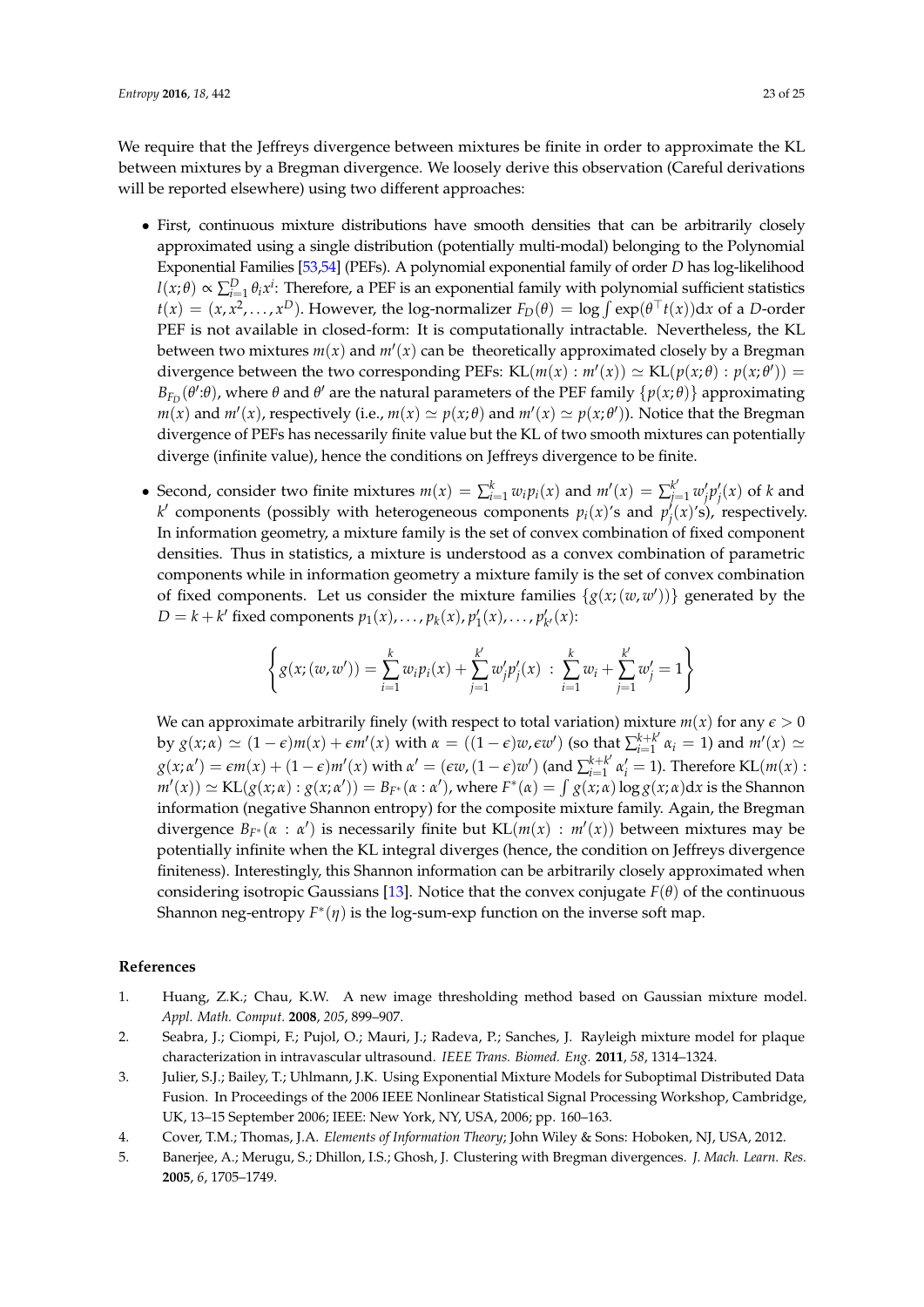- <span id="page-23-0"></span>6. Watanabe, S.; Yamazaki, K.; Aoyagi, M. *Kullback Information of Normal Mixture is Not an Analytic Function*; Technical Report of IEICE Neurocomputing; The Institute of Electronics, Information and Communication Engineers, Tokyo, Japan, 2004; pp. 41–46. (In Japanese)
- <span id="page-23-1"></span>7. Michalowicz, J.V.; Nichols, J.M.; Bucholtz, F. Calculation of differential entropy for a mixed Gaussian distribution. *Entropy* **2008**, *10*, 200–206.
- <span id="page-23-2"></span>8. Pichler, G.; Koliander, G.; Riegler, E.; Hlawatsch, F. Entropy for singular distributions. In Proceedings of the IEEE International Symposium on Information Theory (ISIT), Honolulu, HI, USA, 29 June–4 July 2014; pp. 2484–2488.
- <span id="page-23-3"></span>9. Huber, M.F.; Bailey, T.; Durrant-Whyte, H.; Hanebeck, U.D. On entropy approximation for Gaussian mixture random vectors. In Proceedings of the IEEE International Conference on Multisensor Fusion and Integration for Intelligent Systems, Seoul, Korea, 20–22 August 2008; IEEE: New York, NY, USA, 2008; pp. 181–188.
- 10. Yamada, M.; Sugiyama, M. Direct importance estimation with Gaussian mixture models. *IEICE Trans. Inf. Syst.* **2009**, *92*, 2159–2162.
- 11. Durrieu, J.L.; Thiran, J.P.; Kelly, F. Lower and upper bounds for approximation of the Kullback-Leibler divergence between Gaussian Mixture Models. In Proceedings of the IEEE International Conference on Acoustics, Speech and Signal Processing (ICASSP), Kyoto, Japan, 25–30 March 2012; IEEE: New York, NY, USA, 2012; pp. 4833–4836.
- <span id="page-23-4"></span>12. Schwander, O.; Marchand-Maillet, S.; Nielsen, F. Comix: Joint estimation and lightspeed comparison of mixture models. In Proceedings of the 2016 IEEE International Conference on Acoustics, Speech and Signal Processing, ICASSP 2016, Shanghai, China, 20–25 March 2016; pp. 2449–2453.
- <span id="page-23-5"></span>13. Moshksar, K.; Khandani, A.K. Arbitrarily Tight Bounds on Differential Entropy of Gaussian Mixtures. *IEEE Trans. Inf. Theory* **2016**, *62*, 3340–3354.
- <span id="page-23-6"></span>14. Mezuman, E.; Weiss, Y. A Tight Convex Upper Bound on the Likelihood of a Finite Mixture. *arXiv* **2016**, arXiv:1608.05275.
- <span id="page-23-7"></span>15. Amari, S.-I. *Information Geometry and Its Applications*; Springer: Tokyo, Japan, 2016; Volume 194.
- <span id="page-23-8"></span>16. Nielsen, F.; Sun, K. Guaranteed Bounds on the Kullback–Leibler Divergence of Univariate Mixtures. *IEEE Signal Process. Lett.* **2016**, *23*, 1543–1546.
- <span id="page-23-9"></span>17. Nielsen, F.; Garcia, V. Statistical exponential families: A digest with flash cards. *arXiv* **2009**, arXiv:0911.4863.
- <span id="page-23-10"></span>18. Calafiore, G.C.; El Ghaoui, L. *Optimization Models*; Cambridge University Press: Cambridge, UK, 2014.
- <span id="page-23-11"></span>19. Shen, C.; Li, H. On the dual formulation of boosting algorithms. *IEEE Trans. Pattern Anal. Mach. Intell.* **2010**, *32*, 2216–2231.
- <span id="page-23-12"></span>20. Beck, A. *Introduction to Nonlinear Optimization: Theory, Algorithms, and Applications with MATLAB*; Society for Industrial and Applied Mathematics: Philadelphia, PA, USA, 2014.
- <span id="page-23-13"></span>21. Boyd, S.; Vandenberghe, L. *Convex Optimization*; Cambridge University Press: Cambridge, UK, 2004.
- <span id="page-23-14"></span>22. De Berg, M.; van Kreveld, M.; Overmars, M.; Schwarzkopf, O.C. *Computational Geometry*; Springer: Heidelberg, Germany, 2000.
- <span id="page-23-15"></span>23. Setter, O.; Sharir, M.; Halperin, D. *Constructing Two-Dimensional Voronoi Diagrams via Divide-and-Conquer of Envelopes in Space*; Springer: Heidelberg, Germany, 2010.
- <span id="page-23-16"></span>24. Devillers, O.; Golin, M.J. Incremental algorithms for finding the convex hulls of circles and the lower envelopes of parabolas. *Inf. Process. Lett.* **1995**, *56*, 157–164.
- <span id="page-23-17"></span>25. Nielsen, F.; Yvinec, M. An output-sensitive convex hull algorithm for planar objects. *Int. J. Comput. Geom. Appl.* **1998**, *8*, 39–65.
- <span id="page-23-18"></span>26. Nielsen, F.; Nock, R. Entropies and cross-entropies of exponential families. In Proceedings of the 17th IEEE International Conference on Image Processing (ICIP), Hong Kong, China, 26–29 September 2010; IEEE: New York, NY, USA, 2010; pp. 3621–3624.
- <span id="page-23-19"></span>27. Sharir, M.; Agarwal, P.K. *Davenport-Schinzel Sequences and Their Geometric Applications*; Cambridge University Press: Cambridge, UK, 1995.
- <span id="page-23-20"></span>28. Bronstein, M. Algorithms and computation in mathematics. In *Symbolic Integration. I. Transcendental Functions*; Springer: Berlin, Germany, 2005.
- <span id="page-23-21"></span>29. Carreira-Perpinan, M.A. Mode-finding for mixtures of Gaussian distributions. *IEEE Trans. Pattern Anal. Mach. Intell.* **2000**, *22*, 1318–1323.